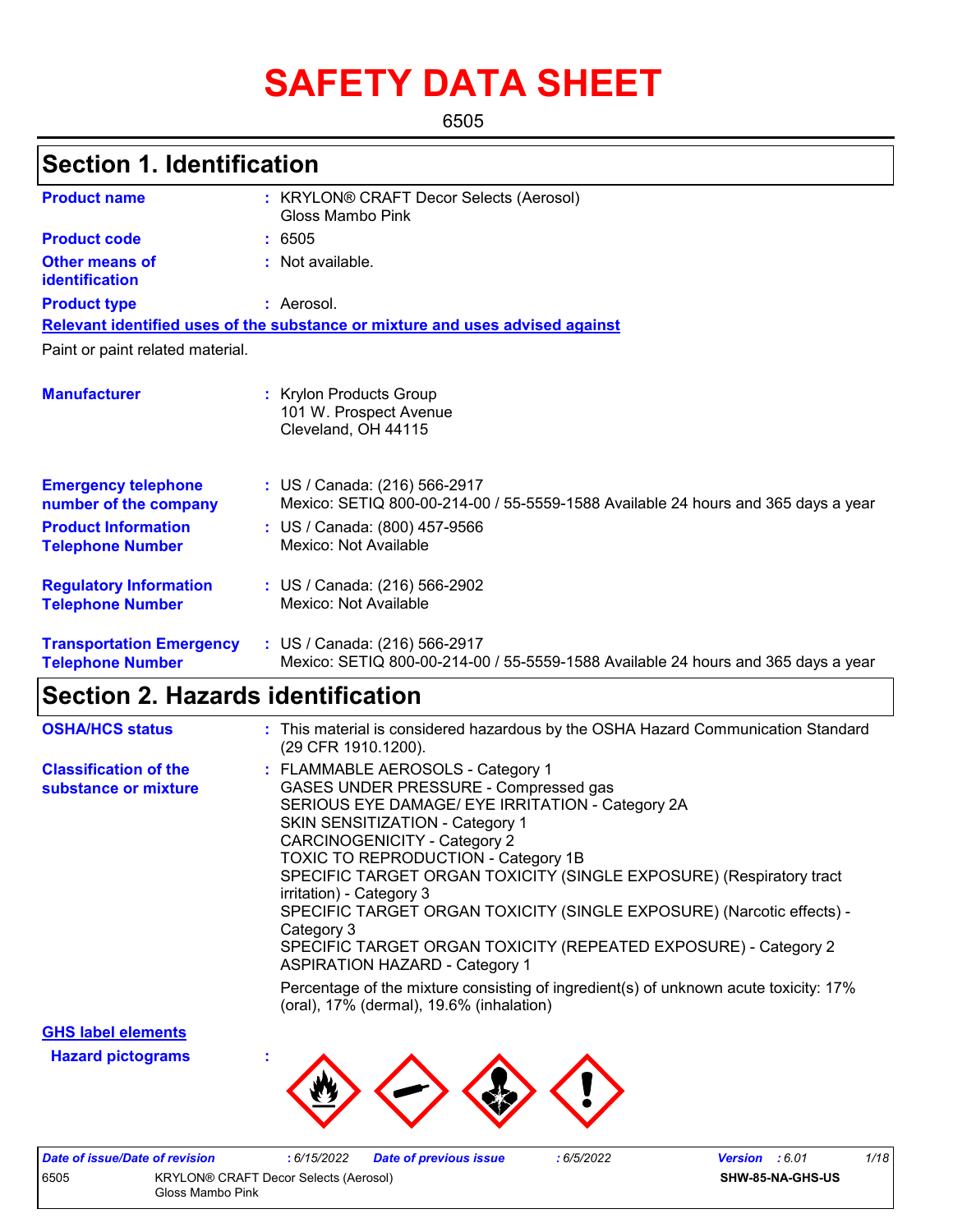## **Section 2. Hazards identification**

| <b>Signal word</b>                         | : Danger                                                                                                                                                                                                                                                                                                                                                                                                                                                                                                                                                                                                                                           |
|--------------------------------------------|----------------------------------------------------------------------------------------------------------------------------------------------------------------------------------------------------------------------------------------------------------------------------------------------------------------------------------------------------------------------------------------------------------------------------------------------------------------------------------------------------------------------------------------------------------------------------------------------------------------------------------------------------|
| <b>Hazard statements</b>                   | : Extremely flammable aerosol.<br>Contains gas under pressure; may explode if heated.<br>May be fatal if swallowed and enters airways.<br>May cause an allergic skin reaction.<br>Causes serious eye irritation.<br>May cause respiratory irritation.<br>May cause drowsiness or dizziness.<br>Suspected of causing cancer.<br>May damage fertility or the unborn child.<br>May cause damage to organs through prolonged or repeated exposure.                                                                                                                                                                                                     |
| <b>Precautionary statements</b>            |                                                                                                                                                                                                                                                                                                                                                                                                                                                                                                                                                                                                                                                    |
| <b>General</b>                             | : Read label before use. Keep out of reach of children. If medical advice is needed,<br>have product container or label at hand.                                                                                                                                                                                                                                                                                                                                                                                                                                                                                                                   |
| <b>Prevention</b>                          | : Obtain special instructions before use. Do not handle until all safety precautions have<br>been read and understood. Wear protective gloves, protective clothing and eye or face<br>protection. Keep away from heat, hot surfaces, sparks, open flames and other ignition<br>sources. No smoking. Do not spray on an open flame or other ignition source. Use<br>only outdoors or in a well-ventilated area. Do not breathe dust or mist. Wash<br>thoroughly after handling. Contaminated work clothing must not be allowed out of the<br>workplace. Pressurized container: Do not pierce or burn, even after use.                               |
| <b>Response</b>                            | : IF exposed or concerned: Get medical advice or attention. IF INHALED: Remove<br>person to fresh air and keep comfortable for breathing. Call a POISON CENTER or<br>doctor if you feel unwell. IF SWALLOWED: Immediately call a POISON CENTER or<br>doctor. Do NOT induce vomiting. Wash contaminated clothing before reuse. IF ON<br>SKIN: Wash with plenty of water. If skin irritation or rash occurs: Get medical advice or<br>attention. IF IN EYES: Rinse cautiously with water for several minutes. Remove contact<br>lenses, if present and easy to do. Continue rinsing. If eye irritation persists: Get medical<br>advice or attention. |
| <b>Storage</b>                             | : Store locked up. Protect from sunlight. Do not expose to temperatures exceeding 50<br>°C/122 °F. Store in a well-ventilated place. Keep container tightly closed.                                                                                                                                                                                                                                                                                                                                                                                                                                                                                |
| <b>Disposal</b>                            | : Dispose of contents and container in accordance with all local, regional, national and<br>international regulations.                                                                                                                                                                                                                                                                                                                                                                                                                                                                                                                             |
| <b>Supplemental label</b><br>elements      | DELAYED EFFECTS FROM LONG TERM OVEREXPOSURE. Contains solvents which<br>can cause permanent brain and nervous system damage. Intentional misuse by<br>deliberately concentrating and inhaling the contents can be harmful or fatal. WARNING:<br>This product contains chemicals known to the State of California to cause cancer and<br>birth defects or other reproductive harm.                                                                                                                                                                                                                                                                  |
|                                            | Please refer to the SDS for additional information. Keep out of reach of children. Keep<br>upright in a cool, dry place. Do not discard empty can in trash compactor.                                                                                                                                                                                                                                                                                                                                                                                                                                                                              |
| <b>Hazards not otherwise</b><br>classified | : DANGER: Rags, steel wool, other waste soaked with this product, and sanding residue<br>may spontaneously catch fire if improperly discarded. Immediately place rags, steel<br>wool, other waste soaked with this product, and sanding residue in a sealed, water-filled,<br>metal container. Dispose of in accordance with local fire regulations.                                                                                                                                                                                                                                                                                               |

### **Section 3. Composition/information on ingredients**

| Substance/mixture     | : Mixture        |
|-----------------------|------------------|
| <b>Other means of</b> | : Not available. |
| <b>identification</b> |                  |

#### **CAS number/other identifiers**

|     | ate of issue/Date of r |     |  |
|-----|------------------------|-----|--|
| 505 |                        | ΚR  |  |
|     |                        | Glo |  |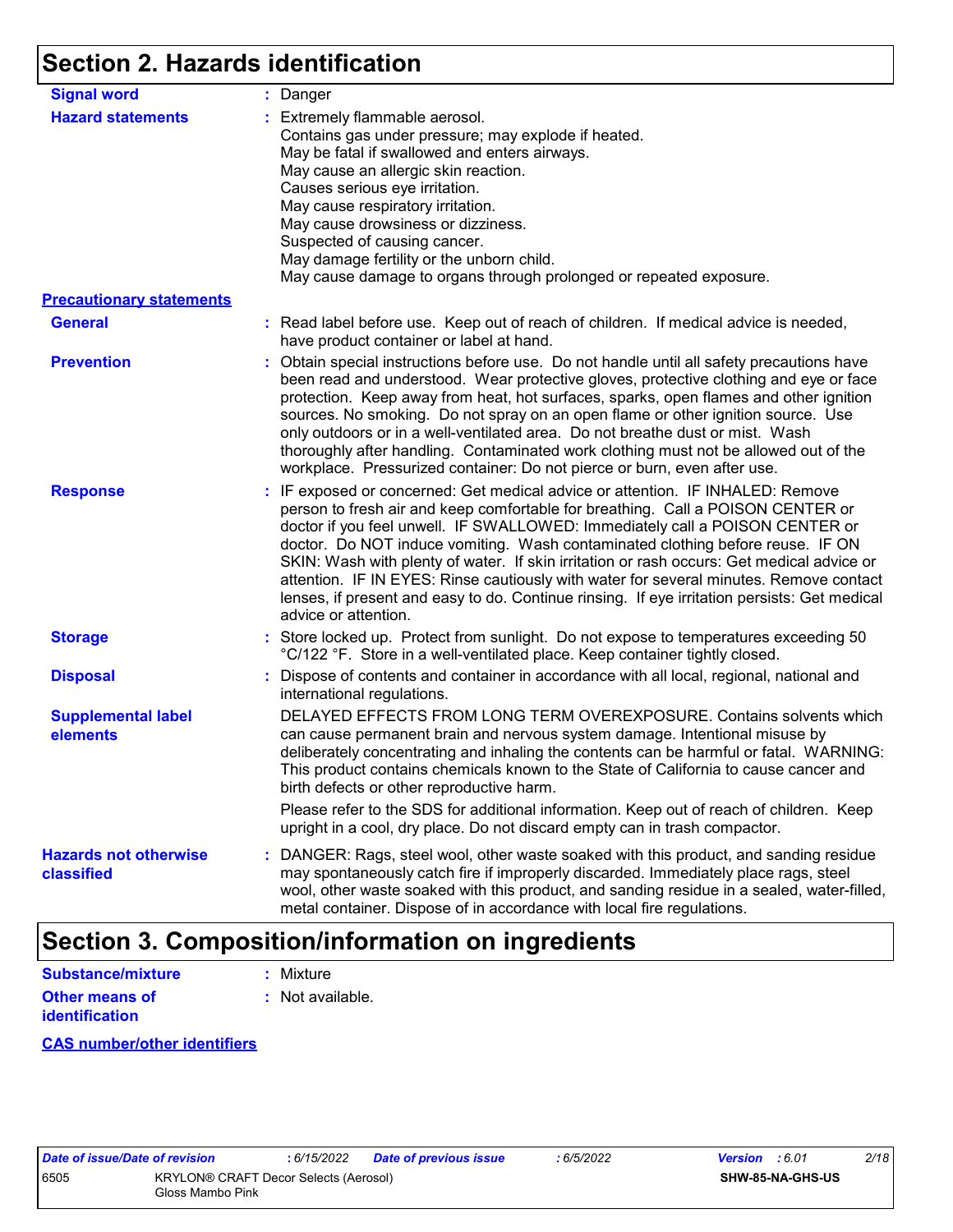### **Section 3. Composition/information on ingredients**

| <b>Ingredient name</b>               | % by weight | <b>CAS number</b> |
|--------------------------------------|-------------|-------------------|
| Acetone                              | l≥25 - ≤50  | 67-64-1           |
| Propane                              | ≥10 - ≤25   | 74-98-6           |
| <b>Butane</b>                        | ≤10         | 106-97-8          |
| n-Butyl Acetate                      | < 10        | 123-86-4          |
| 2-Propoxyethanol                     | ≤3          | 2807-30-9         |
| 2-methoxy-1-methylethyl acetate      | ≤3          | 108-65-6          |
| <b>Titanium Dioxide</b>              | $\leq 1$    | 13463-67-7        |
| Zirconium 2-Ethylhexanoate           | l≤0.3       | 22464-99-9        |
| Methyl Ethyl Ketoxime                | ≤0.3        | 96-29-7           |
| Light Aromatic Hydrocarbons          | ≤0.3        | 64742-95-6        |
| Cobalt 2-Ethylhexanoate              | ≤0.3        | 136-52-7          |
| Hydrotreated Heavy Petroleum Naphtha | l≤0.3       | 64742-48-9        |

Any concentration shown as a range is to protect confidentiality or is due to batch variation.

**There are no additional ingredients present which, within the current knowledge of the supplier and in the concentrations applicable, are classified and hence require reporting in this section.**

**Occupational exposure limits, if available, are listed in Section 8.**

### **Section 4. First aid measures**

| <b>Description of necessary first aid measures</b> |                                                                                                                                                                                                                                                                                                                                                                                                                                                                                                                                                                                                                                                                                                                                                         |
|----------------------------------------------------|---------------------------------------------------------------------------------------------------------------------------------------------------------------------------------------------------------------------------------------------------------------------------------------------------------------------------------------------------------------------------------------------------------------------------------------------------------------------------------------------------------------------------------------------------------------------------------------------------------------------------------------------------------------------------------------------------------------------------------------------------------|
| <b>Eye contact</b>                                 | : Immediately flush eyes with plenty of water, occasionally lifting the upper and lower<br>eyelids. Check for and remove any contact lenses. Continue to rinse for at least 10<br>minutes. Get medical attention.                                                                                                                                                                                                                                                                                                                                                                                                                                                                                                                                       |
| <b>Inhalation</b>                                  | : Remove victim to fresh air and keep at rest in a position comfortable for breathing. If it<br>is suspected that fumes are still present, the rescuer should wear an appropriate mask<br>or self-contained breathing apparatus. If not breathing, if breathing is irregular or if<br>respiratory arrest occurs, provide artificial respiration or oxygen by trained personnel. It<br>may be dangerous to the person providing aid to give mouth-to-mouth resuscitation.<br>Get medical attention. If necessary, call a poison center or physician. If unconscious,<br>place in recovery position and get medical attention immediately. Maintain an open<br>airway. Loosen tight clothing such as a collar, tie, belt or waistband.                    |
| <b>Skin contact</b>                                | : Wash with plenty of soap and water. Remove contaminated clothing and shoes. Wash<br>contaminated clothing thoroughly with water before removing it, or wear gloves.<br>Continue to rinse for at least 10 minutes. Get medical attention. In the event of any<br>complaints or symptoms, avoid further exposure. Wash clothing before reuse. Clean<br>shoes thoroughly before reuse.                                                                                                                                                                                                                                                                                                                                                                   |
| <b>Ingestion</b>                                   | : Get medical attention immediately. Call a poison center or physician. Wash out mouth<br>with water. Remove dentures if any. If material has been swallowed and the exposed<br>person is conscious, give small quantities of water to drink. Stop if the exposed person<br>feels sick as vomiting may be dangerous. Aspiration hazard if swallowed. Can enter<br>lungs and cause damage. Do not induce vomiting. If vomiting occurs, the head should<br>be kept low so that vomit does not enter the lungs. Never give anything by mouth to an<br>unconscious person. If unconscious, place in recovery position and get medical<br>attention immediately. Maintain an open airway. Loosen tight clothing such as a collar,<br>tie, belt or waistband. |

**Most important symptoms/effects, acute and delayed**

| <b>Potential acute health effects</b> |                                                                                                                              |
|---------------------------------------|------------------------------------------------------------------------------------------------------------------------------|
| Eye contact                           | : Causes serious eye irritation.                                                                                             |
| <b>Inhalation</b>                     | : Can cause central nervous system (CNS) depression. May cause drowsiness or<br>dizziness. May cause respiratory irritation. |
| <b>Skin contact</b>                   | : May cause an allergic skin reaction.                                                                                       |

| Date of issue/Date of revision                                    |  | : 6/15/2022 | <b>Date of previous issue</b> | 6/5/2022 | <b>Version</b> : 6.01 |                         | 3/18 |
|-------------------------------------------------------------------|--|-------------|-------------------------------|----------|-----------------------|-------------------------|------|
| 6505<br>KRYLON® CRAFT Decor Selects (Aerosol)<br>Gloss Mambo Pink |  |             |                               |          |                       | <b>SHW-85-NA-GHS-US</b> |      |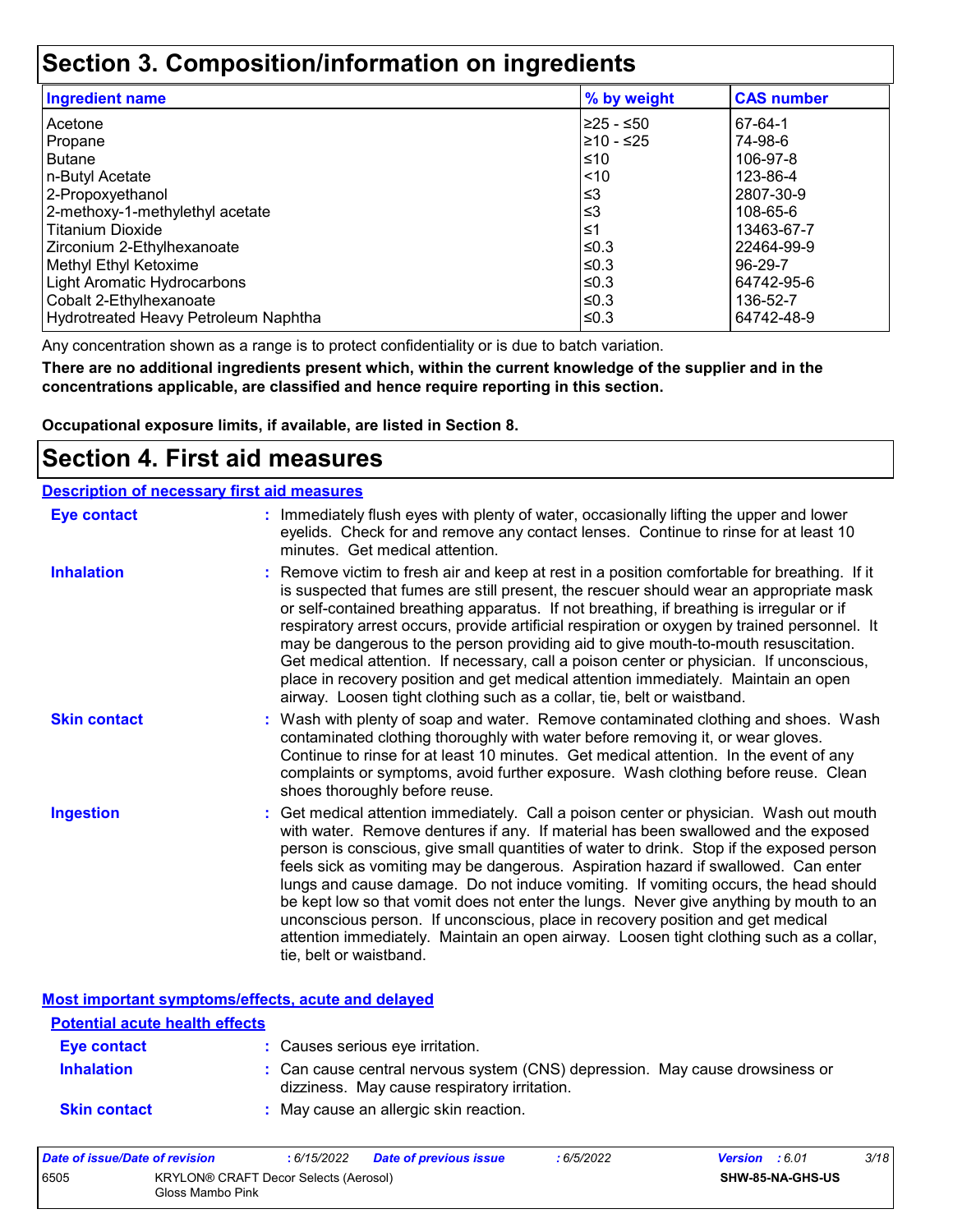# **Section 4. First aid measures**

| <b>Ingestion</b>                    | : Can cause central nervous system (CNS) depression. May be fatal if swallowed and<br>enters airways.                                                                                                                                                                                                                                                                                                           |
|-------------------------------------|-----------------------------------------------------------------------------------------------------------------------------------------------------------------------------------------------------------------------------------------------------------------------------------------------------------------------------------------------------------------------------------------------------------------|
| <b>Over-exposure signs/symptoms</b> |                                                                                                                                                                                                                                                                                                                                                                                                                 |
| <b>Eye contact</b>                  | : Adverse symptoms may include the following:<br>pain or irritation<br>watering<br>redness                                                                                                                                                                                                                                                                                                                      |
| <b>Inhalation</b>                   | : Adverse symptoms may include the following:<br>respiratory tract irritation<br>coughing<br>nausea or vomiting<br>headache<br>drowsiness/fatigue<br>dizziness/vertigo<br>unconsciousness<br>reduced fetal weight<br>increase in fetal deaths<br>skeletal malformations                                                                                                                                         |
| <b>Skin contact</b>                 | : Adverse symptoms may include the following:<br>irritation<br>redness<br>reduced fetal weight<br>increase in fetal deaths<br>skeletal malformations                                                                                                                                                                                                                                                            |
| <b>Ingestion</b>                    | : Adverse symptoms may include the following:<br>nausea or vomiting<br>reduced fetal weight<br>increase in fetal deaths<br>skeletal malformations                                                                                                                                                                                                                                                               |
|                                     | <b>Indication of immediate medical attention and special treatment needed, if necessary</b>                                                                                                                                                                                                                                                                                                                     |
| <b>Notes to physician</b>           | : Treat symptomatically. Contact poison treatment specialist immediately if large<br>quantities have been ingested or inhaled.                                                                                                                                                                                                                                                                                  |
| <b>Specific treatments</b>          | : No specific treatment.                                                                                                                                                                                                                                                                                                                                                                                        |
| <b>Protection of first-aiders</b>   | : No action shall be taken involving any personal risk or without suitable training. If it is<br>suspected that fumes are still present, the rescuer should wear an appropriate mask or<br>self-contained breathing apparatus. It may be dangerous to the person providing aid to<br>give mouth-to-mouth resuscitation. Wash contaminated clothing thoroughly with water<br>before removing it, or wear gloves. |

**See toxicological information (Section 11)**

## **Section 5. Fire-fighting measures**

| <b>Extinguishing media</b>                           |                                                                                                                                                                                                                                                                                                                                                                                                                                                       |                       |      |
|------------------------------------------------------|-------------------------------------------------------------------------------------------------------------------------------------------------------------------------------------------------------------------------------------------------------------------------------------------------------------------------------------------------------------------------------------------------------------------------------------------------------|-----------------------|------|
| <b>Suitable extinguishing</b><br>media               | : Use an extinguishing agent suitable for the surrounding fire.                                                                                                                                                                                                                                                                                                                                                                                       |                       |      |
| Unsuitable extinguishing<br>media                    | : None known.                                                                                                                                                                                                                                                                                                                                                                                                                                         |                       |      |
| <b>Specific hazards arising</b><br>from the chemical | : Extremely flammable aerosol. Runoff to sewer may create fire or explosion hazard. In<br>a fire or if heated, a pressure increase will occur and the container may burst, with the<br>risk of a subsequent explosion. Gas may accumulate in low or confined areas or travel<br>a considerable distance to a source of ignition and flash back, causing fire or explosion.<br>Bursting aerosol containers may be propelled from a fire at high speed. |                       |      |
| Date of issue/Date of revision                       | <b>Date of previous issue</b><br>:6/15/2022<br>:6/5/2022                                                                                                                                                                                                                                                                                                                                                                                              | <b>Version</b> : 6.01 | 4/18 |
| 6505<br>Gloss Mambo Pink                             | <b>KRYLON® CRAFT Decor Selects (Aerosol)</b>                                                                                                                                                                                                                                                                                                                                                                                                          | SHW-85-NA-GHS-US      |      |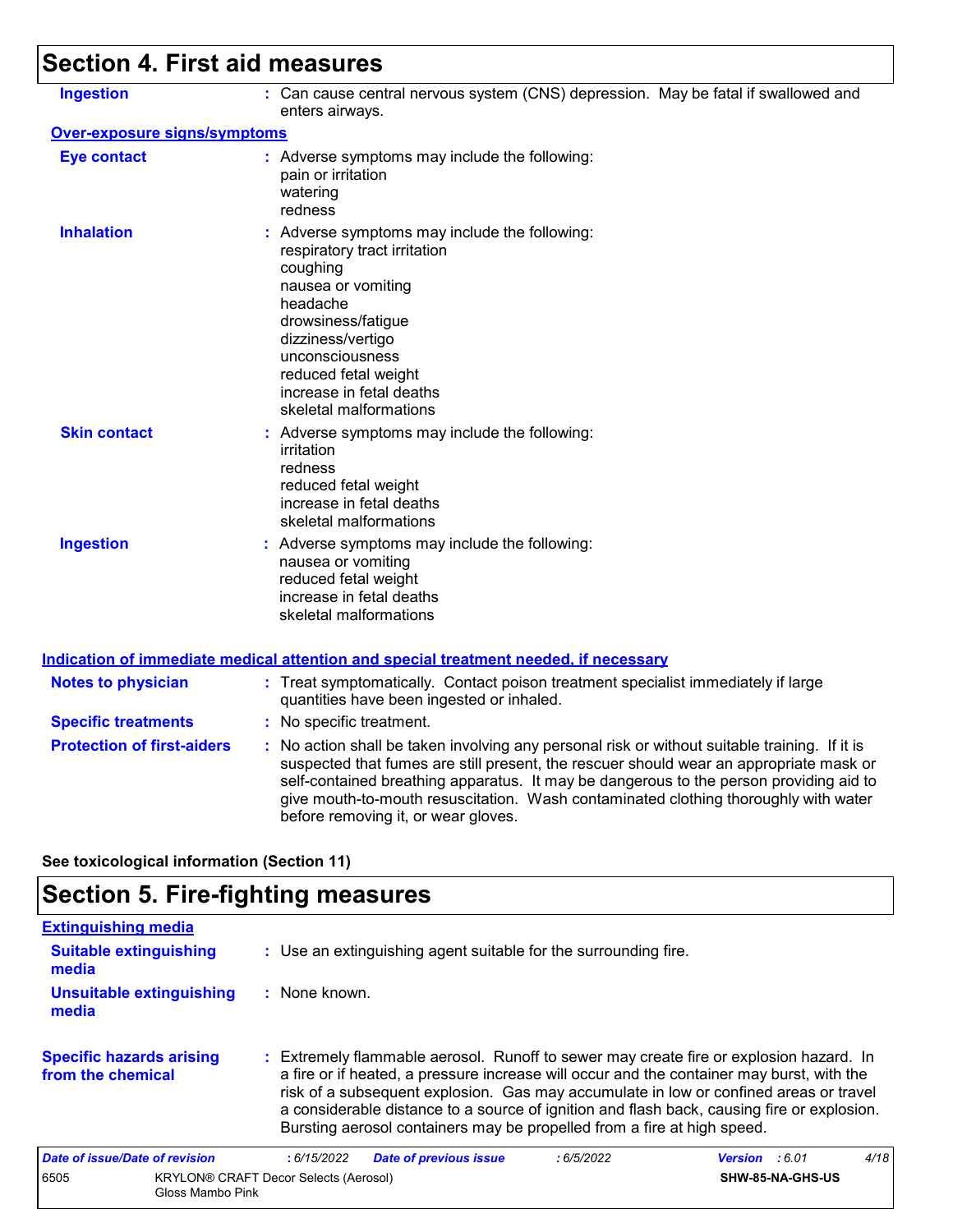### **Section 5. Fire-fighting measures**

| <b>Hazardous thermal</b><br>decomposition products       | Decomposition products may include the following materials:<br>carbon dioxide<br>carbon monoxide                                                                                                                                                                                                                              |
|----------------------------------------------------------|-------------------------------------------------------------------------------------------------------------------------------------------------------------------------------------------------------------------------------------------------------------------------------------------------------------------------------|
| <b>Special protective actions</b><br>for fire-fighters   | : Promptly isolate the scene by removing all persons from the vicinity of the incident if<br>there is a fire. No action shall be taken involving any personal risk or without suitable<br>training. Move containers from fire area if this can be done without risk. Use water<br>spray to keep fire-exposed containers cool. |
| <b>Special protective</b><br>equipment for fire-fighters | : Fire-fighters should wear appropriate protective equipment and self-contained breathing<br>apparatus (SCBA) with a full face-piece operated in positive pressure mode.                                                                                                                                                      |

### **Section 6. Accidental release measures**

|                                                                                                  | Personal precautions, protective equipment and emergency procedures                                                                                                                                                                                                                                                                                                                                                                                                                                                                                                                                                                                                                                                                                                              |
|--------------------------------------------------------------------------------------------------|----------------------------------------------------------------------------------------------------------------------------------------------------------------------------------------------------------------------------------------------------------------------------------------------------------------------------------------------------------------------------------------------------------------------------------------------------------------------------------------------------------------------------------------------------------------------------------------------------------------------------------------------------------------------------------------------------------------------------------------------------------------------------------|
| For non-emergency<br>personnel                                                                   | : No action shall be taken involving any personal risk or without suitable training.<br>Evacuate surrounding areas. Keep unnecessary and unprotected personnel from<br>entering. In the case of aerosols being ruptured, care should be taken due to the rapid<br>escape of the pressurized contents and propellant. If a large number of containers are<br>ruptured, treat as a bulk material spillage according to the instructions in the clean-up<br>section. Do not touch or walk through spilled material. Shut off all ignition sources. No<br>flares, smoking or flames in hazard area. Avoid breathing vapor or mist. Provide<br>adequate ventilation. Wear appropriate respirator when ventilation is inadequate. Put<br>on appropriate personal protective equipment. |
| For emergency responders                                                                         | If specialized clothing is required to deal with the spillage, take note of any information in<br>Section 8 on suitable and unsuitable materials. See also the information in "For non-<br>emergency personnel".                                                                                                                                                                                                                                                                                                                                                                                                                                                                                                                                                                 |
| <b>Environmental precautions</b><br><b>Methods and materials for containment and cleaning up</b> | : Avoid dispersal of spilled material and runoff and contact with soil, waterways, drains<br>and sewers. Inform the relevant authorities if the product has caused environmental<br>pollution (sewers, waterways, soil or air).                                                                                                                                                                                                                                                                                                                                                                                                                                                                                                                                                  |
|                                                                                                  |                                                                                                                                                                                                                                                                                                                                                                                                                                                                                                                                                                                                                                                                                                                                                                                  |
| <b>Small spill</b>                                                                               | : Stop leak if without risk. Move containers from spill area. Use spark-proof tools and<br>explosion-proof equipment. Dilute with water and mop up if water-soluble. Alternatively,<br>or if water-insoluble, absorb with an inert dry material and place in an appropriate waste<br>disposal container. Dispose of via a licensed waste disposal contractor.                                                                                                                                                                                                                                                                                                                                                                                                                    |
| <b>Large spill</b>                                                                               | : Stop leak if without risk. Move containers from spill area. Use spark-proof tools and<br>explosion-proof equipment. Approach release from upwind. Prevent entry into sewers,<br>water courses, basements or confined areas. Wash spillages into an effluent treatment<br>plant or proceed as follows. Contain and collect spillage with non-combustible,<br>absorbent material e.g. sand, earth, vermiculite or diatomaceous earth and place in<br>container for disposal according to local regulations (see Section 13). Dispose of via a<br>licensed waste disposal contractor. Contaminated absorbent material may pose the<br>same hazard as the spilled product. Note: see Section 1 for emergency contact<br>information and Section 13 for waste disposal.             |

### **Section 7. Handling and storage**

#### **Precautions for safe handling**

| <b>Protective mea</b> |  |
|-----------------------|--|
|                       |  |
|                       |  |

**Protective measures :** Put on appropriate personal protective equipment (see Section 8). Persons with a history of skin sensitization problems should not be employed in any process in which this product is used. Pressurized container: protect from sunlight and do not expose to temperatures exceeding 50°C. Do not pierce or burn, even after use. Avoid exposure obtain special instructions before use. Avoid exposure during pregnancy. Do not handle until all safety precautions have been read and understood. Do not get in eyes or on skin or clothing. Do not breathe vapor or mist. Do not swallow. Avoid breathing

| Date of issue/Date of revision |                                                           | : 6/15/2022 | <b>Date of previous issue</b> | : 6/5/2022 | <b>Version</b> : 6.01 |                         | 5/18 |
|--------------------------------|-----------------------------------------------------------|-------------|-------------------------------|------------|-----------------------|-------------------------|------|
| 6505                           | KRYLON® CRAFT Decor Selects (Aerosol)<br>Gloss Mambo Pink |             |                               |            |                       | <b>SHW-85-NA-GHS-US</b> |      |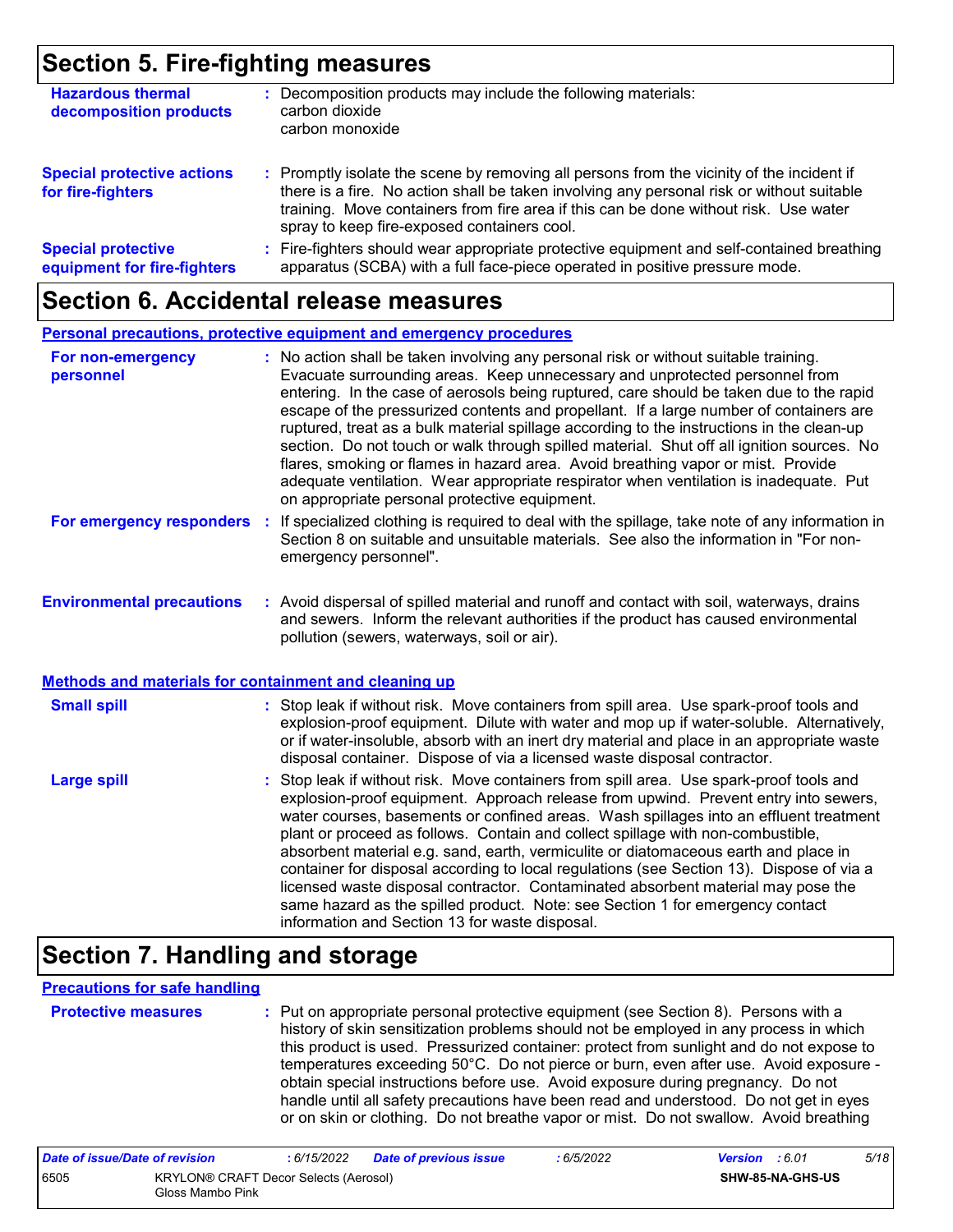# **Section 7. Handling and storage**

|                                                                                  | gas. Use only with adequate ventilation. Wear appropriate respirator when ventilation is<br>inadequate. Store and use away from heat, sparks, open flame or any other ignition<br>source. Use explosion-proof electrical (ventilating, lighting and material handling)<br>equipment. Use only non-sparking tools. Empty containers retain product residue and<br>can be hazardous.                                   |
|----------------------------------------------------------------------------------|----------------------------------------------------------------------------------------------------------------------------------------------------------------------------------------------------------------------------------------------------------------------------------------------------------------------------------------------------------------------------------------------------------------------|
| <b>Advice on general</b><br>occupational hygiene                                 | : Eating, drinking and smoking should be prohibited in areas where this material is<br>handled, stored and processed. Workers should wash hands and face before eating,<br>drinking and smoking. Remove contaminated clothing and protective equipment before<br>entering eating areas. See also Section 8 for additional information on hygiene<br>measures.                                                        |
| <b>Conditions for safe storage,</b><br>including any<br><b>incompatibilities</b> | : Store in accordance with local regulations. Store away from direct sunlight in a dry, cool<br>and well-ventilated area, away from incompatible materials (see Section 10) and food<br>and drink. Protect from sunlight. Store locked up. Eliminate all ignition sources. Use<br>appropriate containment to avoid environmental contamination. See Section 10 for<br>incompatible materials before handling or use. |

# **Section 8. Exposure controls/personal protection**

#### **Control parameters**

#### **Occupational exposure limits (OSHA United States)**

| <b>Ingredient name</b>                                                   | CAS#                          | <b>Exposure limits</b>                                                                                                                                                                                                                                                                                                                                                        |
|--------------------------------------------------------------------------|-------------------------------|-------------------------------------------------------------------------------------------------------------------------------------------------------------------------------------------------------------------------------------------------------------------------------------------------------------------------------------------------------------------------------|
| Acetone                                                                  | 67-64-1                       | ACGIH TLV (United States, 1/2021).<br>TWA: 250 ppm 8 hours.<br>STEL: 500 ppm 15 minutes.<br>NIOSH REL (United States, 10/2020).<br>TWA: 250 ppm 10 hours.<br>TWA: 590 mg/m <sup>3</sup> 10 hours.<br>OSHA PEL (United States, 5/2018).<br>TWA: 1000 ppm 8 hours.<br>TWA: 2400 mg/m <sup>3</sup> 8 hours.                                                                      |
| Propane                                                                  | 74-98-6                       | NIOSH REL (United States, 10/2020).<br>TWA: 1000 ppm 10 hours.<br>TWA: 1800 mg/m <sup>3</sup> 10 hours.<br>OSHA PEL (United States, 5/2018).<br>TWA: 1000 ppm 8 hours.<br>TWA: 1800 mg/m <sup>3</sup> 8 hours.<br>ACGIH TLV (United States, 1/2021). Oxygen<br>Depletion [Asphyxiant]. Explosive potential.                                                                   |
| <b>Butane</b>                                                            | 106-97-8                      | NIOSH REL (United States, 10/2020).<br>TWA: 800 ppm 10 hours.<br>TWA: 1900 mg/m <sup>3</sup> 10 hours.<br>ACGIH TLV (United States, 1/2021).<br><b>Explosive potential.</b><br>STEL: 1000 ppm 15 minutes.                                                                                                                                                                     |
| n-Butyl Acetate                                                          | 123-86-4                      | NIOSH REL (United States, 10/2020).<br>TWA: 150 ppm 10 hours.<br>TWA: 710 mg/m <sup>3</sup> 10 hours.<br>STEL: 200 ppm 15 minutes.<br>STEL: 950 mg/m <sup>3</sup> 15 minutes.<br>OSHA PEL (United States, 5/2018).<br>TWA: 150 ppm 8 hours.<br>TWA: 710 mg/m <sup>3</sup> 8 hours.<br>ACGIH TLV (United States, 1/2021).<br>STEL: 150 ppm 15 minutes.<br>TWA: 50 ppm 8 hours. |
| Date of issue/Date of revision<br>: 6/15/2022                            | <b>Date of previous issue</b> | 6/18<br>:6/5/2022<br>Version : 6.01                                                                                                                                                                                                                                                                                                                                           |
| 6505<br><b>KRYLON® CRAFT Decor Selects (Aerosol)</b><br>Gloss Mambo Pink |                               | SHW-85-NA-GHS-US                                                                                                                                                                                                                                                                                                                                                              |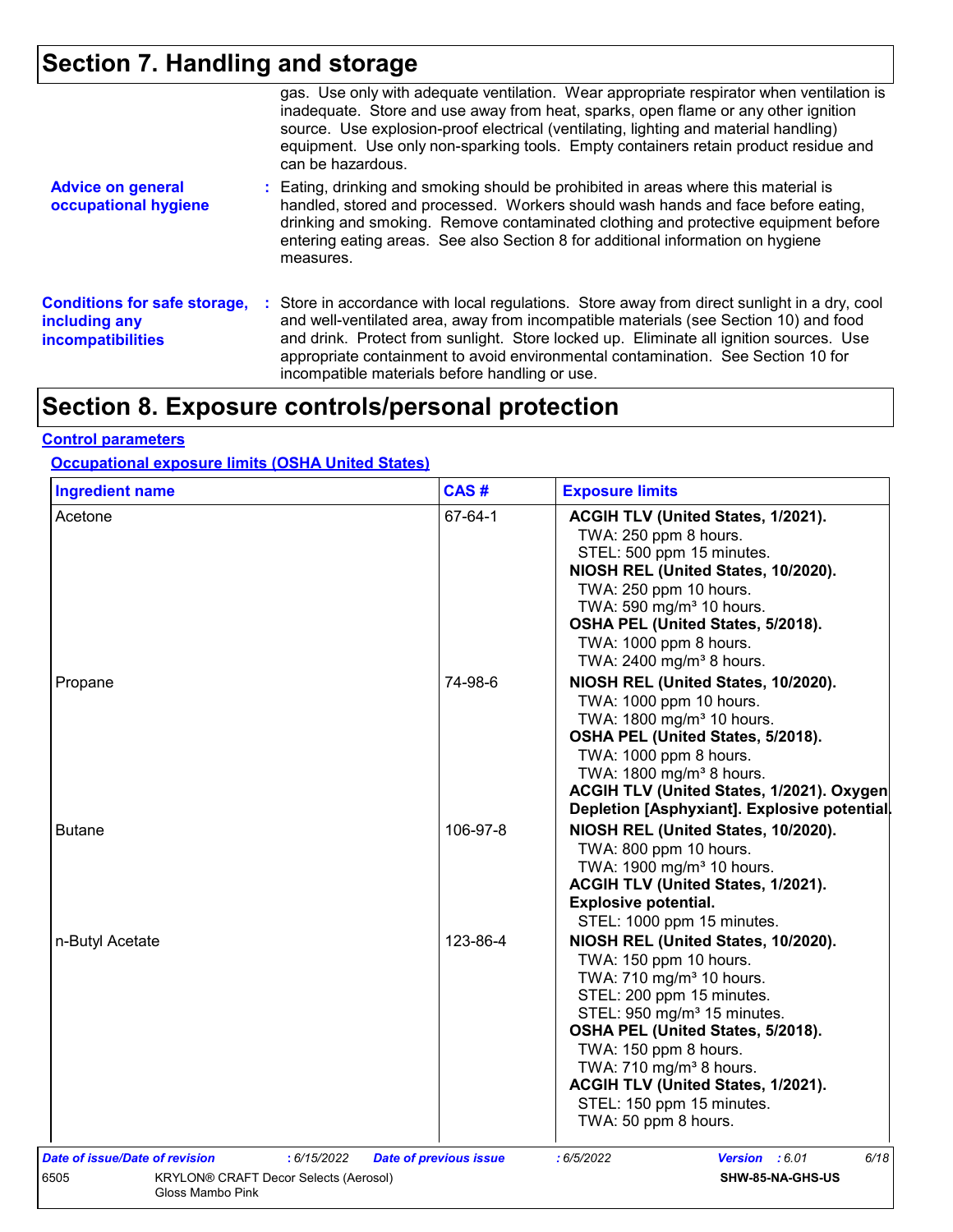| 2-Propoxyethanol                     | 2807-30-9  | None.                                                                                 |
|--------------------------------------|------------|---------------------------------------------------------------------------------------|
| 2-methoxy-1-methylethyl acetate      | 108-65-6   | OARS WEEL (United States, 1/2021).                                                    |
| Titanium Dioxide                     | 13463-67-7 | TWA: 50 ppm 8 hours.<br>ACGIH TLV (United States, 1/2021).                            |
|                                      |            | TWA: 10 mg/m <sup>3</sup> 8 hours.<br>OSHA PEL (United States, 5/2018).               |
|                                      |            | TWA: 15 mg/m <sup>3</sup> 8 hours. Form: Total dust                                   |
| Zirconium 2-Ethylhexanoate           | 22464-99-9 | ACGIH TLV (United States, 1/2021).                                                    |
|                                      |            | TWA: $5 \text{ mg/m}^3$ , (as Zr) 8 hours.                                            |
|                                      |            | STEL: 10 mg/m <sup>3</sup> , (as Zr) 15 minutes.                                      |
|                                      |            | NIOSH REL (United States, 10/2020).                                                   |
|                                      |            | TWA: $5 \text{ mg/m}^3$ , (as Zr) 10 hours.                                           |
|                                      |            | STEL: 10 mg/m <sup>3</sup> , (as Zr) 15 minutes.<br>OSHA PEL (United States, 5/2018). |
|                                      |            | TWA: 5 mg/m <sup>3</sup> , (as Zr) 8 hours.                                           |
| Methyl Ethyl Ketoxime                | 96-29-7    | OARS WEEL (United States, 1/2021). Skin                                               |
|                                      |            | sensitizer.                                                                           |
|                                      |            | TWA: 10 ppm 8 hours.                                                                  |
| Light Aromatic Hydrocarbons          | 64742-95-6 | None.                                                                                 |
| Cobalt 2-Ethylhexanoate              | 136-52-7   | ACGIH TLV (United States, 1/2021). Skin                                               |
|                                      |            | sensitizer. Inhalation sensitizer.                                                    |
|                                      | 64742-48-9 | TWA: $0.02$ mg/m <sup>3</sup> , (as Co) 8 hours.                                      |
| Hydrotreated Heavy Petroleum Naphtha |            | None.                                                                                 |

#### **Occupational exposure limits (Canada)**

| <b>Ingredient name</b>                                                                                | CAS#                          | <b>Exposure limits</b>                                                                                                                                                                                                                                                                                                                                                                                                                                                                                                                                                                                                                                                                                                                     |
|-------------------------------------------------------------------------------------------------------|-------------------------------|--------------------------------------------------------------------------------------------------------------------------------------------------------------------------------------------------------------------------------------------------------------------------------------------------------------------------------------------------------------------------------------------------------------------------------------------------------------------------------------------------------------------------------------------------------------------------------------------------------------------------------------------------------------------------------------------------------------------------------------------|
| acetone                                                                                               | 67-64-1                       | CA Alberta Provincial (Canada, 6/2018).<br>8 hrs OEL: 1200 mg/m <sup>3</sup> 8 hours.<br>15 min OEL: 1800 mg/m <sup>3</sup> 15 minutes.<br>8 hrs OEL: 500 ppm 8 hours.<br>15 min OEL: 750 ppm 15 minutes.<br><b>CA British Columbia Provincial (Canada,</b><br>$6/2021$ ).<br>TWA: 250 ppm 8 hours.<br>STEL: 500 ppm 15 minutes.<br>CA Ontario Provincial (Canada, 6/2019).<br>TWA: 250 ppm 8 hours.<br>STEL: 500 ppm 15 minutes.<br>CA Quebec Provincial (Canada, 6/2021).<br>TWAEV: 500 ppm 8 hours.<br>TWAEV: 1190 mg/m <sup>3</sup> 8 hours.<br>STEV: 1000 ppm 15 minutes.<br>STEV: 2380 mg/m <sup>3</sup> 15 minutes.<br><b>CA Saskatchewan Provincial (Canada,</b><br>7/2013).<br>STEL: 750 ppm 15 minutes.<br>TWA: 500 ppm 8 hours. |
| Normal propane                                                                                        | 74-98-6                       | CA Alberta Provincial (Canada, 6/2018).<br>8 hrs OEL: 1000 ppm 8 hours.<br>CA Quebec Provincial (Canada, 6/2021).<br>TWAEV: 1000 ppm 8 hours.<br>TWAEV: 1800 mg/m <sup>3</sup> 8 hours.<br><b>CA Saskatchewan Provincial (Canada,</b><br>7/2013).<br>STEL: 1250 ppm 15 minutes.<br>TWA: 1000 ppm 8 hours.                                                                                                                                                                                                                                                                                                                                                                                                                                  |
| Date of issue/Date of revision<br>: 6/15/2022<br>6505<br><b>KRYLON® CRAFT Decor Selects (Aerosol)</b> | <b>Date of previous issue</b> | 7/18<br>: 6/5/2022<br>Version : 6.01<br>SHW-85-NA-GHS-US                                                                                                                                                                                                                                                                                                                                                                                                                                                                                                                                                                                                                                                                                   |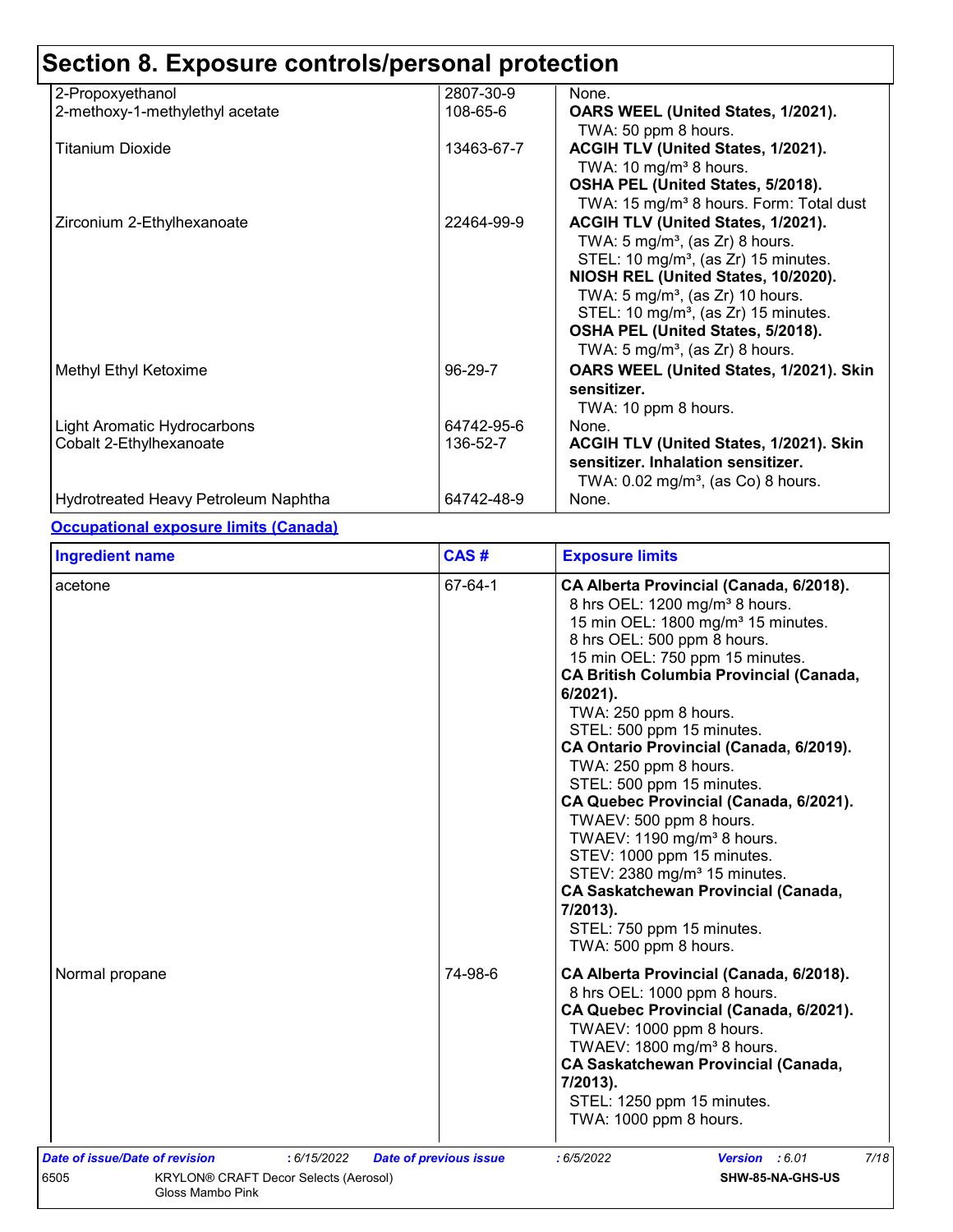|                  |            | 6/2021). Oxygen Depletion [Asphyxiant].<br><b>Explosive potential.</b><br>CA Ontario Provincial (Canada, 6/2019).                                                                                                                                                                                                      |
|------------------|------------|------------------------------------------------------------------------------------------------------------------------------------------------------------------------------------------------------------------------------------------------------------------------------------------------------------------------|
|                  |            | <b>Oxygen Depletion [Asphyxiant]. Explosive</b><br>potential.                                                                                                                                                                                                                                                          |
| <b>Butane</b>    | 106-97-8   | CA Alberta Provincial (Canada, 6/2018).<br>8 hrs OEL: 1000 ppm 8 hours.<br>CA Quebec Provincial (Canada, 6/2021).<br>TWAEV: 800 ppm 8 hours.                                                                                                                                                                           |
|                  |            | TWAEV: 1900 mg/m <sup>3</sup> 8 hours.<br><b>CA Saskatchewan Provincial (Canada,</b><br>7/2013).<br>STEL: 1250 ppm 15 minutes.                                                                                                                                                                                         |
|                  |            | TWA: 1000 ppm 8 hours.<br><b>CA British Columbia Provincial (Canada,</b><br>6/2021). Explosive potential.<br>STEL: 1000 ppm 15 minutes.<br>CA Ontario Provincial (Canada, 6/2019).                                                                                                                                     |
|                  |            | <b>Explosive potential.</b><br>STEL: 1000 ppm 15 minutes.                                                                                                                                                                                                                                                              |
| n-butyl acetate  | 123-86-4   | CA Alberta Provincial (Canada, 6/2018).<br>15 min OEL: 200 ppm 15 minutes.<br>15 min OEL: 950 mg/m <sup>3</sup> 15 minutes.<br>8 hrs OEL: 150 ppm 8 hours.<br>8 hrs OEL: 713 mg/m <sup>3</sup> 8 hours.<br><b>CA Saskatchewan Provincial (Canada,</b><br>7/2013).                                                      |
|                  |            | STEL: 200 ppm 15 minutes.<br>TWA: 150 ppm 8 hours.<br>CA Ontario Provincial (Canada, 6/2019).<br>STEL: 150 ppm 15 minutes.<br>TWA: 50 ppm 8 hours.<br><b>CA British Columbia Provincial (Canada,</b>                                                                                                                   |
|                  |            | $6/2021$ ).<br>STEL: 150 ppm 15 minutes.<br>TWA: 50 ppm 8 hours.<br>CA Quebec Provincial (Canada, 6/2021).<br>STEV: 150 ppm 15 minutes.<br>TWAEV: 50 ppm 8 hours.                                                                                                                                                      |
| 2-Propoxyethanol | 2807-30-9  | CA Ontario Provincial (Canada, 6/2019).<br>Absorbed through skin.<br>TWA: 110 mg/m <sup>3</sup> 8 hours.                                                                                                                                                                                                               |
| Titanium dioxide | 13463-67-7 | TWA: 25 ppm 8 hours.<br><b>CA British Columbia Provincial (Canada,</b><br>6/2021).<br>TWA: 10 mg/m <sup>3</sup> 8 hours. Form: Total dust<br>TWA: 3 mg/m <sup>3</sup> 8 hours. Form: respirable<br>fraction                                                                                                            |
|                  |            | CA Quebec Provincial (Canada, 6/2021).<br>TWAEV: 10 mg/m <sup>3</sup> 8 hours. Form: Total dust.<br>CA Alberta Provincial (Canada, 6/2018).<br>8 hrs OEL: 10 mg/m <sup>3</sup> 8 hours.<br>CA Ontario Provincial (Canada, 6/2019).<br>TWA: 10 mg/m <sup>3</sup> 8 hours.<br><b>CA Saskatchewan Provincial (Canada,</b> |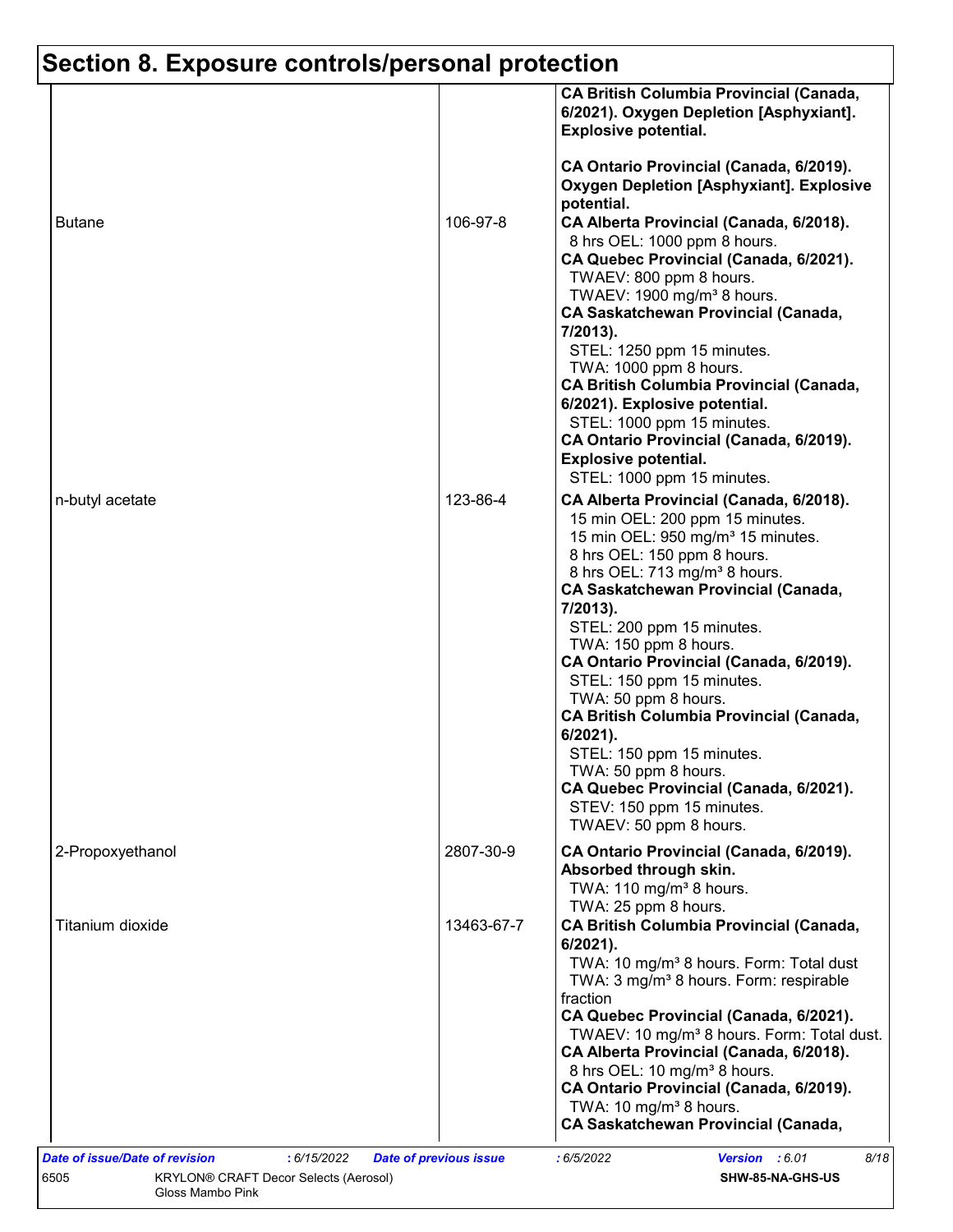|                            |            | 7/2013).<br>STEL: 20 mg/m <sup>3</sup> 15 minutes.<br>TWA: 10 mg/m <sup>3</sup> 8 hours.                                                                                                                                                                                                                                                                                                                                                                                                                                                                                                                           |
|----------------------------|------------|--------------------------------------------------------------------------------------------------------------------------------------------------------------------------------------------------------------------------------------------------------------------------------------------------------------------------------------------------------------------------------------------------------------------------------------------------------------------------------------------------------------------------------------------------------------------------------------------------------------------|
| Zirconium 2-Ethylhexanoate | 22464-99-9 | CA Alberta Provincial (Canada, 6/2018).<br>8 hrs OEL: 5 mg/m <sup>3</sup> , (as Zr) 8 hours.<br>15 min OEL: 10 mg/m <sup>3</sup> , (as Zr) 15 minutes.<br><b>CA British Columbia Provincial (Canada,</b><br>6/2021).<br>TWA: $5 \text{ mg/m}^3$ , (as Zr) 8 hours.<br>STEL: 10 mg/m <sup>3</sup> , (as Zr) 15 minutes.<br>CA Quebec Provincial (Canada, 6/2021).<br>TWAEV: 5 mg/m <sup>3</sup> , (as Zr) 8 hours.<br>STEV: 10 mg/m <sup>3</sup> , (as Zr) 15 minutes.<br>CA Ontario Provincial (Canada, 6/2019).<br>STEL: 10 mg/m <sup>3</sup> , (as Zr) 15 minutes.<br>TWA: $5 \text{ mg/m}^3$ , (as Zr) 8 hours. |
| Methyl Ethyl Ketoxime      | 96-29-7    | OARS WEEL (United States, 1/2021). Skin<br>sensitizer.<br>TWA: 10 ppm 8 hours.                                                                                                                                                                                                                                                                                                                                                                                                                                                                                                                                     |
| Cobalt 2-Ethylhexanoate    | 136-52-7   | <b>CA British Columbia Provincial (Canada,</b><br>6/2021). Skin sensitizer. Inhalation<br>sensitizer.<br>TWA: 0.02 mg/m <sup>3</sup> , (as Co, Total) 8 hours.<br>CA Quebec Provincial (Canada, 6/2021).<br>Skin sensitizer.<br>TWAEV: 0.02 mg/m <sup>3</sup> , (as Co) 8 hours.<br>CA Ontario Provincial (Canada, 6/2019).<br>TWA: $0.02$ mg/m <sup>3</sup> , (as Co) 8 hours.<br><b>CA Saskatchewan Provincial (Canada,</b><br>7/2013).<br>STEL: $0.06$ mg/m <sup>3</sup> , (measured as Co) 15<br>minutes.<br>TWA: $0.02 \text{ mg/m}^3$ , (measured as Co) 8<br>hours.                                         |

#### **Occupational exposure limits (Mexico)**

|                            | CAS#       | <b>Exposure limits</b>                                                                                                                |
|----------------------------|------------|---------------------------------------------------------------------------------------------------------------------------------------|
| Acetone                    | 67-64-1    | NOM-010-STPS-2014 (Mexico, 4/2016).<br>TWA: 500 ppm 8 hours.<br>STEL: 750 ppm 15 minutes.                                             |
| Propane                    | 74-98-6    | NOM-010-STPS-2014 (Mexico, 4/2016).<br>TWA: 1000 ppm 8 hours.                                                                         |
| <b>Butane</b>              | 106-97-8   | NOM-010-STPS-2014 (Mexico, 4/2016).<br>TWA: 1000 ppm 8 hours.                                                                         |
| n-Butyl Acetate            | 123-86-4   | NOM-010-STPS-2014 (Mexico, 4/2016).<br>TWA: 150 ppm 8 hours.<br>STEL: 200 ppm 15 minutes.                                             |
| Zirconium 2-Ethylhexanoate | 22464-99-9 | NOM-010-STPS-2014 (Mexico, 4/2016).<br>TWA: $5 \text{ mg/m}^3$ , (as Zr) 8 hours.<br>STEL: 10 mg/m <sup>3</sup> , (as Zr) 15 minutes. |
| Cobalt 2-Ethylhexanoate    | 136-52-7   | NOM-010-STPS-2014 (Mexico, 4/2016).<br>TWA: 0.02 mg/m <sup>3</sup> , (as Co) 8 hours.                                                 |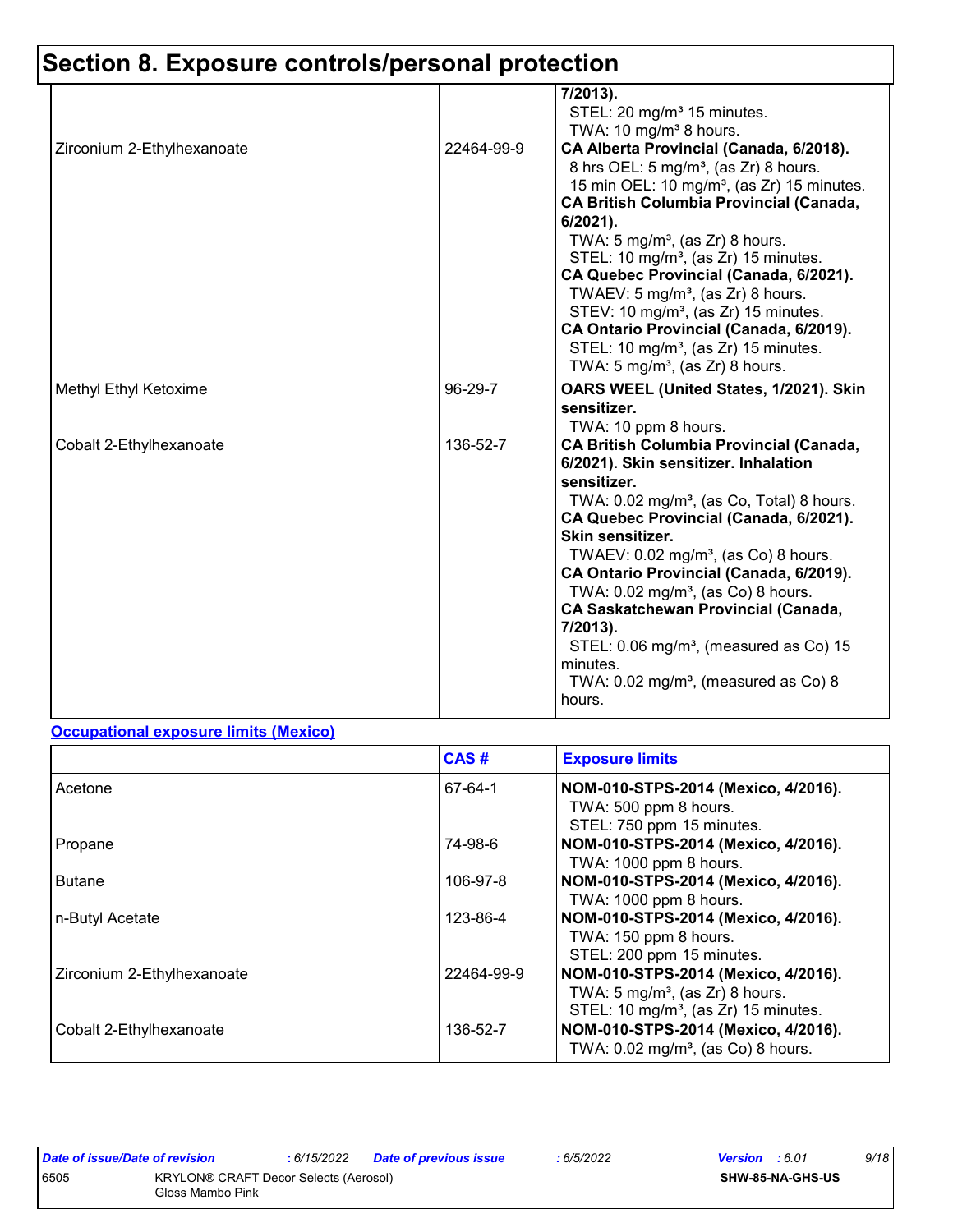| <b>Appropriate engineering</b><br>controls       | Use only with adequate ventilation. Use process enclosures, local exhaust ventilation or<br>other engineering controls to keep worker exposure to airborne contaminants below any<br>recommended or statutory limits. The engineering controls also need to keep gas,<br>vapor or dust concentrations below any lower explosive limits. Use explosion-proof<br>ventilation equipment.                                                                                                                                                                                                                                |  |
|--------------------------------------------------|----------------------------------------------------------------------------------------------------------------------------------------------------------------------------------------------------------------------------------------------------------------------------------------------------------------------------------------------------------------------------------------------------------------------------------------------------------------------------------------------------------------------------------------------------------------------------------------------------------------------|--|
| <b>Environmental exposure</b><br><b>controls</b> | Emissions from ventilation or work process equipment should be checked to ensure<br>they comply with the requirements of environmental protection legislation. In some<br>cases, fume scrubbers, filters or engineering modifications to the process equipment<br>will be necessary to reduce emissions to acceptable levels.                                                                                                                                                                                                                                                                                        |  |
| <b>Individual protection measures</b>            |                                                                                                                                                                                                                                                                                                                                                                                                                                                                                                                                                                                                                      |  |
| <b>Hygiene measures</b>                          | Wash hands, forearms and face thoroughly after handling chemical products, before<br>eating, smoking and using the lavatory and at the end of the working period.<br>Appropriate techniques should be used to remove potentially contaminated clothing.<br>Contaminated work clothing should not be allowed out of the workplace. Wash<br>contaminated clothing before reusing. Ensure that eyewash stations and safety<br>showers are close to the workstation location.                                                                                                                                            |  |
| <b>Eye/face protection</b>                       | Safety eyewear complying with an approved standard should be used when a risk<br>assessment indicates this is necessary to avoid exposure to liquid splashes, mists,<br>gases or dusts. If contact is possible, the following protection should be worn, unless<br>the assessment indicates a higher degree of protection: chemical splash goggles.                                                                                                                                                                                                                                                                  |  |
| <b>Skin protection</b>                           |                                                                                                                                                                                                                                                                                                                                                                                                                                                                                                                                                                                                                      |  |
| <b>Hand protection</b>                           | Chemical-resistant, impervious gloves complying with an approved standard should be<br>worn at all times when handling chemical products if a risk assessment indicates this is<br>necessary. Considering the parameters specified by the glove manufacturer, check<br>during use that the gloves are still retaining their protective properties. It should be<br>noted that the time to breakthrough for any glove material may be different for different<br>glove manufacturers. In the case of mixtures, consisting of several substances, the<br>protection time of the gloves cannot be accurately estimated. |  |
| <b>Body protection</b>                           | Personal protective equipment for the body should be selected based on the task being<br>performed and the risks involved and should be approved by a specialist before<br>handling this product. When there is a risk of ignition from static electricity, wear anti-<br>static protective clothing. For the greatest protection from static discharges, clothing<br>should include anti-static overalls, boots and gloves.                                                                                                                                                                                         |  |
| <b>Other skin protection</b>                     | : Appropriate footwear and any additional skin protection measures should be selected<br>based on the task being performed and the risks involved and should be approved by a<br>specialist before handling this product.                                                                                                                                                                                                                                                                                                                                                                                            |  |
| <b>Respiratory protection</b>                    | Based on the hazard and potential for exposure, select a respirator that meets the<br>appropriate standard or certification. Respirators must be used according to a<br>respiratory protection program to ensure proper fitting, training, and other important<br>aspects of use.                                                                                                                                                                                                                                                                                                                                    |  |

### **Section 9. Physical and chemical properties**

The conditions of measurement of all properties are at standard temperature and pressure unless otherwise indicated.

| <b>Appearance</b> |
|-------------------|
|-------------------|

| <b>Physical state</b>                                             | $:$ Liquid.        |
|-------------------------------------------------------------------|--------------------|
| <b>Color</b>                                                      | : Not available.   |
| <b>Odor</b>                                                       | $:$ Not available. |
| <b>Odor threshold</b>                                             | : Not available.   |
| рH                                                                | : Not applicable.  |
| <b>Melting point/freezing point</b>                               | : Not available.   |
| <b>Boiling point, initial boiling</b><br>point, and boiling range | : Not available.   |

| Date of issue/Date of revision |                                                           | : 6/15/2022 | <b>Date of previous issue</b> | :6/5/2022 | <b>Version</b> : 6.01 |                  | 10/18 |
|--------------------------------|-----------------------------------------------------------|-------------|-------------------------------|-----------|-----------------------|------------------|-------|
| 6505                           | KRYLON® CRAFT Decor Selects (Aerosol)<br>Gloss Mambo Pink |             |                               |           |                       | SHW-85-NA-GHS-US |       |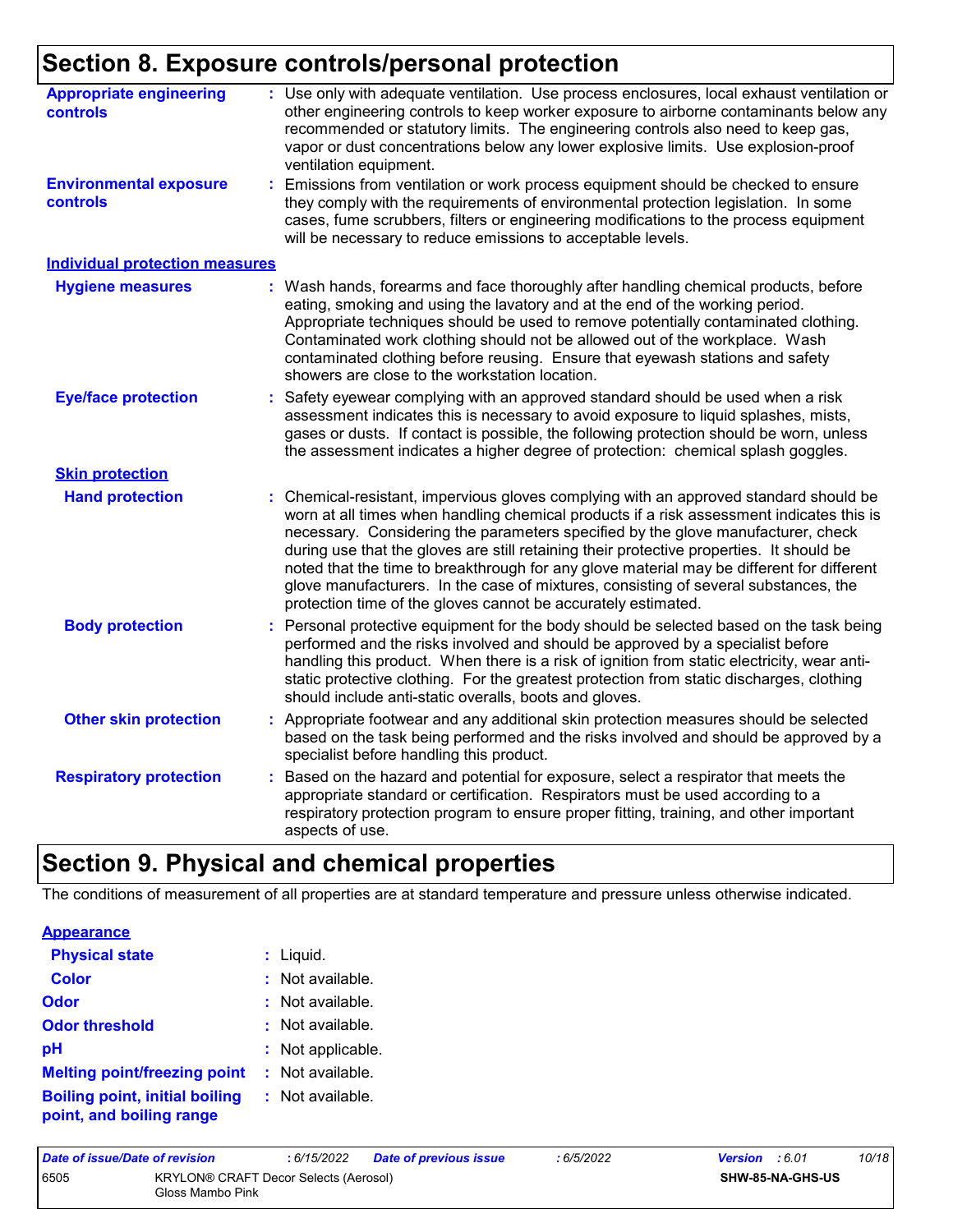## **Section 9. Physical and chemical properties**

| <b>Flash point</b>                                    | : Closed cup: -29°C (-20.2°F) [Pensky-Martens Closed Cup]      |
|-------------------------------------------------------|----------------------------------------------------------------|
| <b>Evaporation rate</b>                               | $: 5.6$ (butyl acetate = 1)                                    |
| <b>Flammability</b>                                   | : Not available.                                               |
| Lower and upper explosion<br>limit/flammability limit | : Lower: $1.26\%$<br>Upper: 15.8%                              |
| <b>Vapor pressure</b>                                 | : $101.3$ kPa (760 mm Hg)                                      |
| <b>Relative vapor density</b>                         | : $1.55$ [Air = 1]                                             |
| <b>Relative density</b>                               | : 0.74                                                         |
| <b>Solubility</b>                                     | : Not available.                                               |
| <b>Partition coefficient: n-</b><br>octanol/water     | : Not applicable.                                              |
| <b>Auto-ignition temperature</b>                      | : Not available.                                               |
| <b>Decomposition temperature</b>                      | : Not available.                                               |
| <b>Viscosity</b>                                      | Kinematic (40°C (104°F)): <20.5 mm <sup>2</sup> /s (<20.5 cSt) |
| <b>Molecular weight</b>                               | Not applicable.                                                |
| <b>Aerosol product</b>                                |                                                                |
| <b>Type of aerosol</b>                                | : Spray                                                        |
| <b>Heat of combustion</b>                             | : $28.135$ kJ/g                                                |
|                                                       |                                                                |

## **Section 10. Stability and reactivity**

| <b>Reactivity</b>                            | : No specific test data related to reactivity available for this product or its ingredients.              |
|----------------------------------------------|-----------------------------------------------------------------------------------------------------------|
| <b>Chemical stability</b>                    | : The product is stable.                                                                                  |
| <b>Possibility of hazardous</b><br>reactions | : Under normal conditions of storage and use, hazardous reactions will not occur.                         |
| <b>Conditions to avoid</b>                   | : Avoid all possible sources of ignition (spark or flame).                                                |
| Incompatible materials                       | : No specific data.                                                                                       |
| <b>Hazardous decomposition</b><br>products   | : Under normal conditions of storage and use, hazardous decomposition products should<br>not be produced. |

# **Section 11. Toxicological information**

#### **Information on toxicological effects**

| <b>Product/ingredient name</b>     | <b>Result</b>                                | <b>Species</b> | <b>Dose</b>              | <b>Exposure</b>                |
|------------------------------------|----------------------------------------------|----------------|--------------------------|--------------------------------|
| Acetone                            | LD50 Oral                                    | Rat            | 5800 mg/kg               |                                |
| <b>Butane</b>                      | <b>LC50 Inhalation Vapor</b>                 | Rat            | 658000 mg/m <sup>3</sup> | 4 hours                        |
| n-Butyl Acetate                    | LD50 Dermal                                  | Rabbit         | >17600 mg/kg             |                                |
|                                    | LD50 Oral                                    | Rat            | 10768 mg/kg              |                                |
| 2-Propoxyethanol                   | LD50 Oral                                    | Rat            | 3089 mg/kg               |                                |
| 2-methoxy-1-methylethyl<br>acetate | LD50 Dermal                                  | Rabbit         | $>5$ g/kg                |                                |
|                                    | LD50 Oral                                    | Rat            | 8532 mg/kg               |                                |
| Zirconium 2-Ethylhexanoate         | LD50 Dermal                                  | Rabbit         | $>5$ g/kg                |                                |
|                                    | LD50 Oral                                    | Rat            | $>5$ g/kg                |                                |
| Date of issue/Date of revision     | : 6/15/2022<br><b>Date of previous issue</b> | :6/5/2022      |                          | 11/18<br><b>Version</b> : 6.01 |
| 6505<br>Gloss Mambo Pink           | <b>KRYLON® CRAFT Decor Selects (Aerosol)</b> |                |                          | SHW-85-NA-GHS-US               |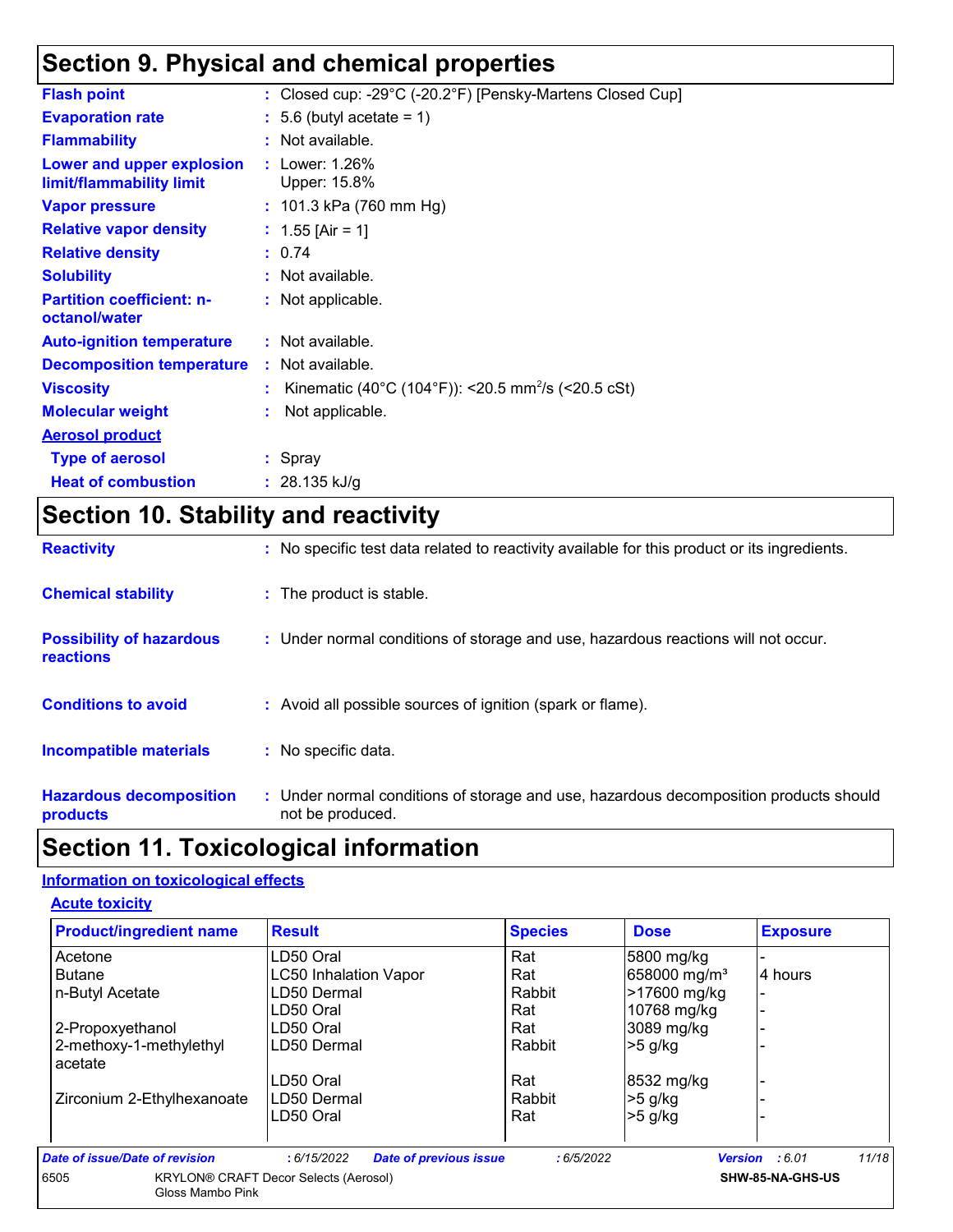| <b>Section 11. Toxicological information</b> |                              |        |                        |         |  |
|----------------------------------------------|------------------------------|--------|------------------------|---------|--|
| Methyl Ethyl Ketoxime                        | LD50 Oral                    | Rat    | 930 mg/kg              |         |  |
| Light Aromatic Hydrocarbons                  | LD50 Oral                    | Rat    | 8400 mg/kg             |         |  |
| Cobalt 2-Ethylhexanoate                      | LD50 Dermal                  | Rabbit | $>5$ g/kg              |         |  |
|                                              | LD50 Oral                    | Rat    | $1.22$ g/kg            |         |  |
| <b>Hydrotreated Heavy</b>                    | <b>LC50 Inhalation Vapor</b> | Rat    | 8500 mg/m <sup>3</sup> | 4 hours |  |
| Petroleum Naphtha                            |                              |        |                        |         |  |
|                                              | LD50 Oral                    | Rat    | $>6$ g/kg              |         |  |
|                                              |                              |        |                        |         |  |

#### **Irritation/Corrosion**

| <b>Product/ingredient name</b> | <b>Result</b>            | <b>Species</b> | <b>Score</b> | <b>Exposure</b>  | <b>Observation</b> |
|--------------------------------|--------------------------|----------------|--------------|------------------|--------------------|
| Acetone                        | Eyes - Mild irritant     | Human          |              | 186300 ppm       |                    |
|                                | Eyes - Mild irritant     | Rabbit         |              | $10$ uL          |                    |
|                                | Eyes - Moderate irritant | Rabbit         |              | 24 hours 20      | $\blacksquare$     |
|                                |                          |                |              | mg               |                    |
|                                | Eyes - Severe irritant   | Rabbit         |              | $20 \, mg$       |                    |
|                                | Skin - Mild irritant     | Rabbit         |              | 24 hours 500     |                    |
|                                |                          |                |              | mg               |                    |
|                                | Skin - Mild irritant     | Rabbit         |              | 395 mg           |                    |
| n-Butyl Acetate                | Eyes - Moderate irritant | Rabbit         |              | 100 mg           |                    |
|                                | Skin - Moderate irritant | Rabbit         |              | 24 hours 500     |                    |
|                                |                          |                |              | mg               |                    |
| 2-Propoxyethanol               | Eyes - Severe irritant   | Rabbit         |              | 24 hours 750     |                    |
|                                |                          |                |              | ug               |                    |
|                                | Eyes - Severe irritant   | Rabbit         |              | $100 \text{ mg}$ |                    |
|                                | Skin - Mild irritant     | Guinea pig     |              | 500 mg           |                    |
|                                | Skin - Mild irritant     | Rabbit         |              | 24 hours 500     |                    |
|                                |                          |                |              | mg               |                    |
| <b>Titanium Dioxide</b>        | Skin - Mild irritant     | Human          |              | 72 hours 300     |                    |
|                                |                          |                |              | ug I             |                    |
| Methyl Ethyl Ketoxime          | Eyes - Severe irritant   | Rabbit         |              | 100 uL           |                    |
| Light Aromatic Hydrocarbons    | Eyes - Mild irritant     | Rabbit         |              | 24 hours 100     | ۰                  |
|                                |                          |                |              | uL               |                    |

#### **Sensitization**

Not available.

#### **Mutagenicity**

Not available.

#### **Carcinogenicity**

Not available.

#### **Classification**

| <b>Product/ingredient name</b> | <b>OSHA</b> | <b>IARC</b> | <b>NTP</b>                                       |
|--------------------------------|-------------|-------------|--------------------------------------------------|
| Titanium Dioxide               |             | 2B          |                                                  |
| Cobalt 2-Ethylhexanoate        | -           | 2B          | Reasonably anticipated to be a human carcinogen. |

#### **Reproductive toxicity**

Not available.

#### **Teratogenicity**

Not available.

#### **Specific target organ toxicity (single exposure)**

|     | ate of issue/Date of revisior |                |
|-----|-------------------------------|----------------|
| i05 |                               | <b>KRYLON®</b> |
|     |                               | Gloss Mar      |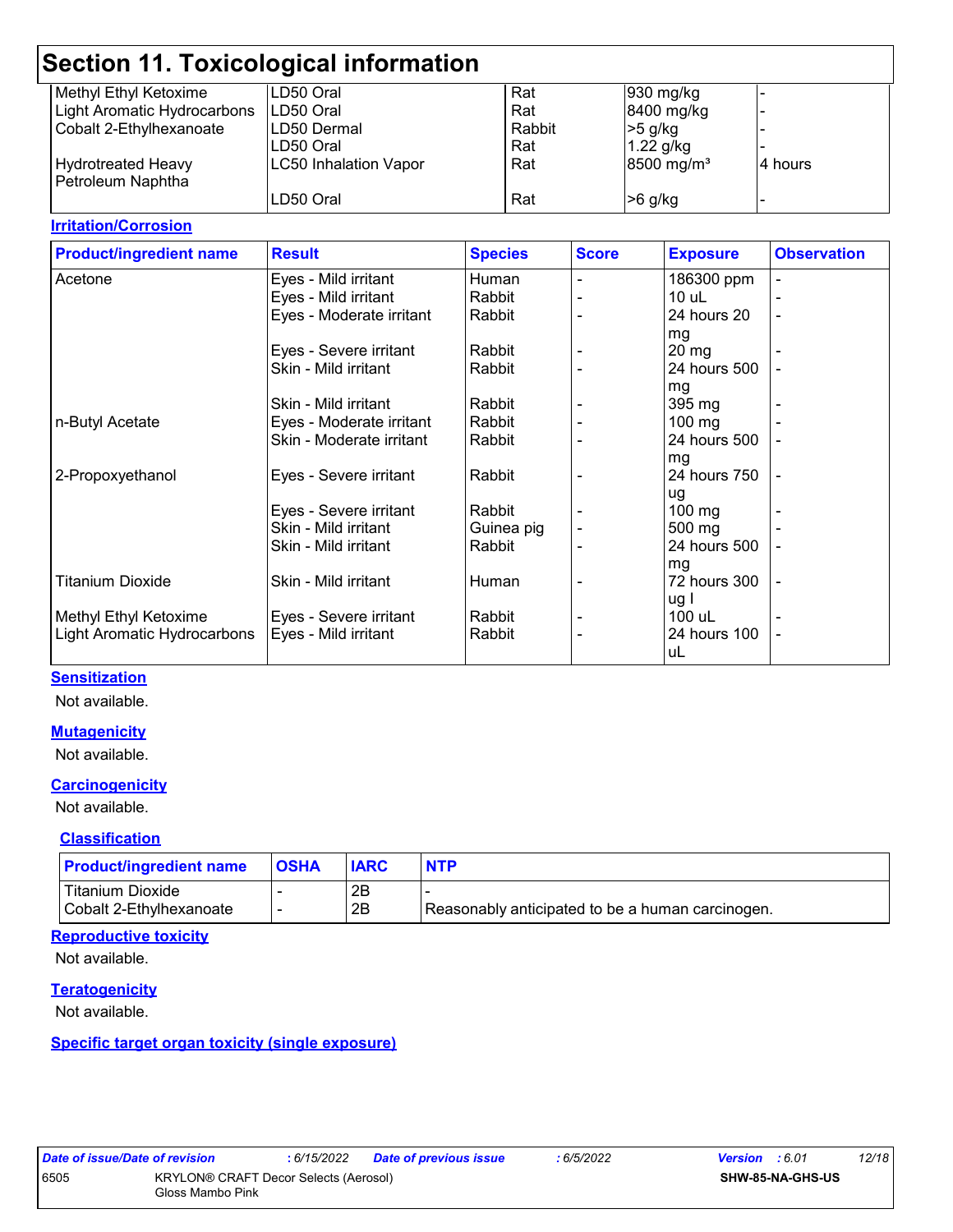# **Section 11. Toxicological information**

| <b>Name</b>                          | <b>Category</b> | <b>Route of</b><br>exposure | <b>Target organs</b>            |
|--------------------------------------|-----------------|-----------------------------|---------------------------------|
| Acetone                              | Category 3      |                             | Respiratory tract<br>irritation |
|                                      | Category 3      |                             | Narcotic effects                |
| Propane                              | Category 3      |                             | Respiratory tract<br>irritation |
|                                      | Category 3      |                             | Narcotic effects                |
| <b>Butane</b>                        | Category 3      |                             | Respiratory tract<br>irritation |
|                                      | Category 3      |                             | Narcotic effects                |
| n-Butyl Acetate                      | Category 3      |                             | Narcotic effects                |
| 2-Propoxyethanol                     | Category 3      |                             | Respiratory tract<br>irritation |
|                                      | Category 3      |                             | Narcotic effects                |
| 2-methoxy-1-methylethyl acetate      | Category 3      |                             | Narcotic effects                |
| Methyl Ethyl Ketoxime                | Category 1      |                             | upper respiratory<br>tract      |
|                                      | Category 3      |                             | Narcotic effects                |
| <b>Light Aromatic Hydrocarbons</b>   | Category 3      |                             | Respiratory tract<br>irritation |
|                                      | Category 3      |                             | Narcotic effects                |
| Hydrotreated Heavy Petroleum Naphtha | Category 3      |                             | Respiratory tract<br>irritation |
|                                      | Category 3      |                             | Narcotic effects                |

#### **Specific target organ toxicity (repeated exposure)**

| <b>Name</b>                          | <b>Category</b>   | <b>Route of</b><br>exposure | <b>Target organs</b> |
|--------------------------------------|-------------------|-----------------------------|----------------------|
| Acetone                              | <b>Category 2</b> |                             |                      |
| Propane                              | Category 2        |                             |                      |
| <b>Butane</b>                        | Category 2        |                             |                      |
| 2-Propoxyethanol                     | Category 2        |                             |                      |
| Methyl Ethyl Ketoxime                | Category 2        |                             | blood system         |
| Light Aromatic Hydrocarbons          | Category 2        |                             |                      |
| Hydrotreated Heavy Petroleum Naphtha | Category 2        |                             |                      |

#### **Aspiration hazard**

| <b>Name</b>                          | <b>Result</b>                         |
|--------------------------------------|---------------------------------------|
| Propane                              | <b>ASPIRATION HAZARD - Category 1</b> |
| <b>Butane</b>                        | <b>ASPIRATION HAZARD - Category 1</b> |
| Light Aromatic Hydrocarbons          | <b>ASPIRATION HAZARD - Category 1</b> |
| Hydrotreated Heavy Petroleum Naphtha | <b>ASPIRATION HAZARD - Category 1</b> |

#### **Information on the likely :** Not available.

#### **routes of exposure Potential acute health effects**

| Potential acute nealth effects |                                                                                                                              |
|--------------------------------|------------------------------------------------------------------------------------------------------------------------------|
| <b>Eye contact</b>             | : Causes serious eye irritation.                                                                                             |
| <b>Inhalation</b>              | : Can cause central nervous system (CNS) depression. May cause drowsiness or<br>dizziness. May cause respiratory irritation. |
| <b>Skin contact</b>            | : May cause an allergic skin reaction.                                                                                       |
| <b>Ingestion</b>               | : Can cause central nervous system (CNS) depression. May be fatal if swallowed and<br>enters airways.                        |

#### **Symptoms related to the physical, chemical and toxicological characteristics**

| Date of issue/Date of revision                                           |  | : 6/15/2022 | <b>Date of previous issue</b> | : 6/5/2022              | <b>Version</b> : 6.01 |  | 13/18 |
|--------------------------------------------------------------------------|--|-------------|-------------------------------|-------------------------|-----------------------|--|-------|
| 6505<br><b>KRYLON® CRAFT Decor Selects (Aerosol)</b><br>Gloss Mambo Pink |  |             |                               | <b>SHW-85-NA-GHS-US</b> |                       |  |       |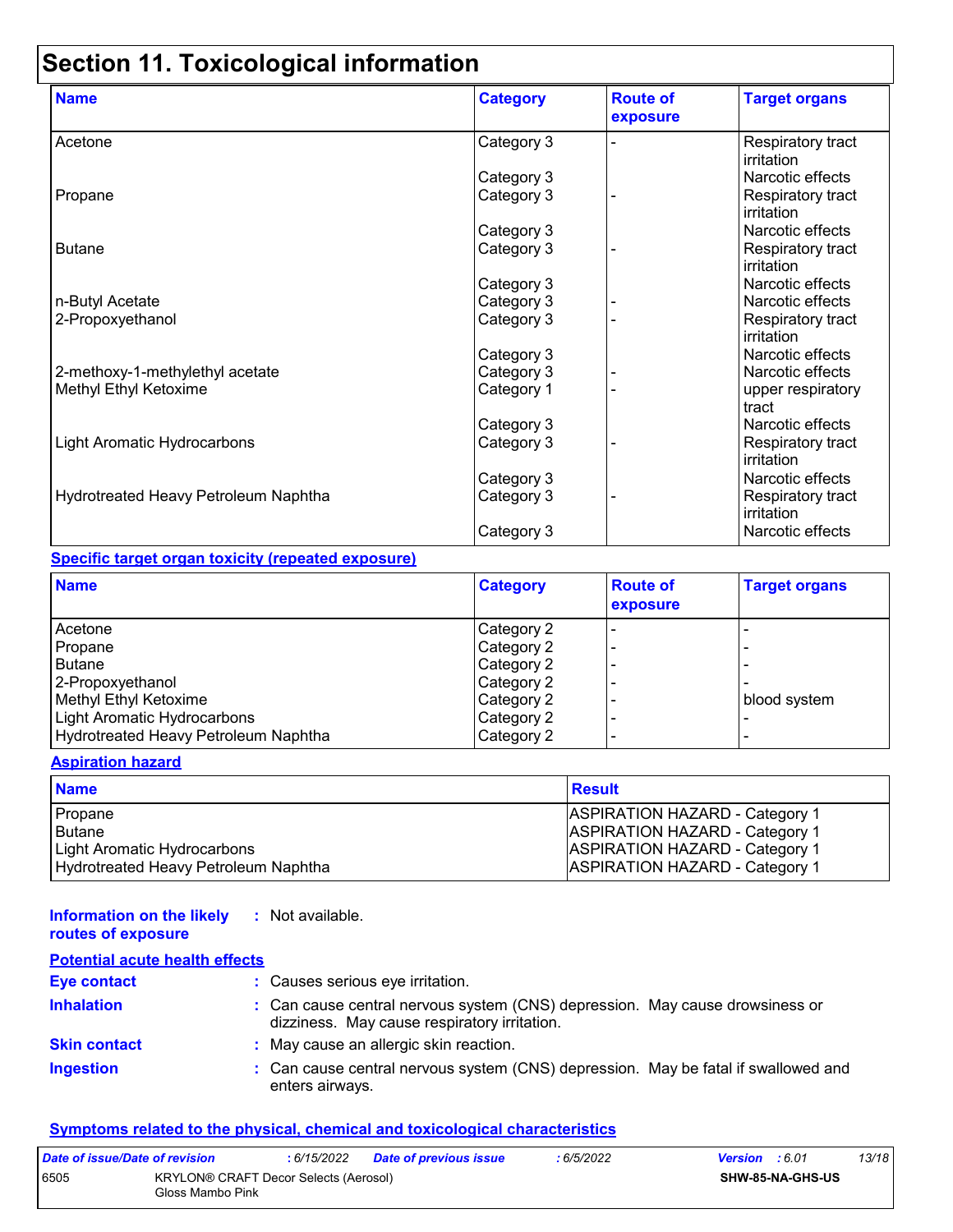# **Section 11. Toxicological information**

| Eye contact         | : Adverse symptoms may include the following:<br>pain or irritation<br>watering<br>redness                                                                                                                                                                              |
|---------------------|-------------------------------------------------------------------------------------------------------------------------------------------------------------------------------------------------------------------------------------------------------------------------|
| <b>Inhalation</b>   | : Adverse symptoms may include the following:<br>respiratory tract irritation<br>coughing<br>nausea or vomiting<br>headache<br>drowsiness/fatigue<br>dizziness/vertigo<br>unconsciousness<br>reduced fetal weight<br>increase in fetal deaths<br>skeletal malformations |
| <b>Skin contact</b> | : Adverse symptoms may include the following:<br>irritation<br>redness<br>reduced fetal weight<br>increase in fetal deaths<br>skeletal malformations                                                                                                                    |
| <b>Ingestion</b>    | : Adverse symptoms may include the following:<br>nausea or vomiting<br>reduced fetal weight<br>increase in fetal deaths<br>skeletal malformations                                                                                                                       |

|                                                   | Delayed and immediate effects and also chronic effects from short and long term exposure                                                                                       |
|---------------------------------------------------|--------------------------------------------------------------------------------------------------------------------------------------------------------------------------------|
| <b>Short term exposure</b>                        |                                                                                                                                                                                |
| <b>Potential immediate</b><br>effects             | : Not available.                                                                                                                                                               |
| <b>Potential delayed effects</b>                  | : Not available.                                                                                                                                                               |
| Long term exposure                                |                                                                                                                                                                                |
| <b>Potential immediate</b><br>effects             | : Not available.                                                                                                                                                               |
| <b>Potential delayed effects : Not available.</b> |                                                                                                                                                                                |
| <b>Potential chronic health effects</b>           |                                                                                                                                                                                |
| Not available.                                    |                                                                                                                                                                                |
| <b>General</b>                                    | : May cause damage to organs through prolonged or repeated exposure. Once<br>sensitized, a severe allergic reaction may occur when subsequently exposed to very low<br>levels. |
| <b>Carcinogenicity</b>                            | : Suspected of causing cancer. Risk of cancer depends on duration and level of<br>exposure.                                                                                    |
| <b>Mutagenicity</b>                               | : No known significant effects or critical hazards.                                                                                                                            |
| <b>Teratogenicity</b>                             | : Suspected of damaging the unborn child.                                                                                                                                      |
| <b>Developmental effects</b>                      | : No known significant effects or critical hazards.                                                                                                                            |
| <b>Fertility effects</b>                          | : May damage fertility.                                                                                                                                                        |

**Numerical measures of toxicity Acute toxicity estimates**

|      | Date of issue/Date of revision | : 6/15/2022                                  | Dat |
|------|--------------------------------|----------------------------------------------|-----|
| 6505 | Gloss Mambo Pink               | <b>KRYLON® CRAFT Decor Selects (Aerosol)</b> |     |

*Date of issue/Date of revision* **:** *6/15/2022 Date of previous issue : 6/5/2022 Version : 6.01 14/18*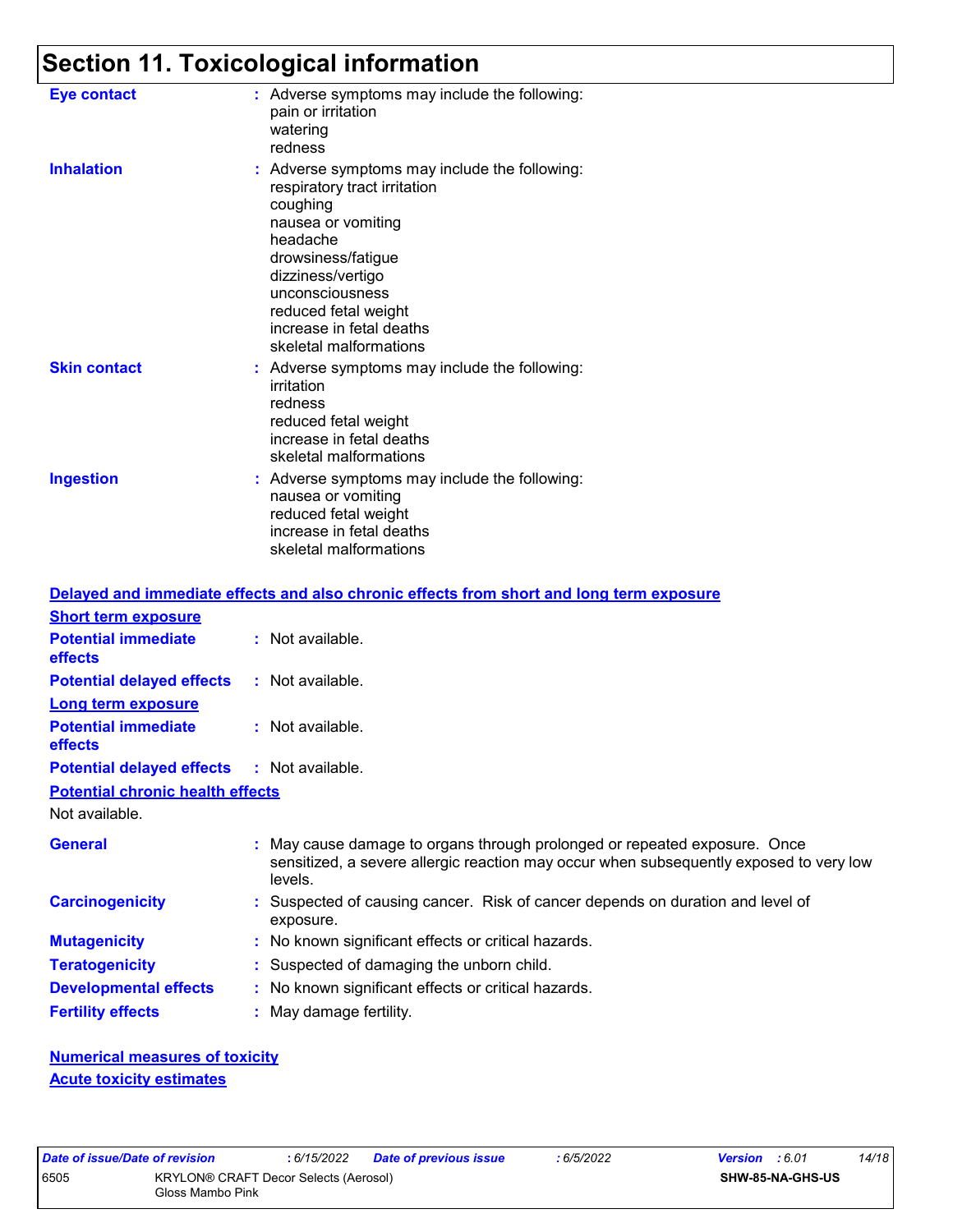## **Section 11. Toxicological information**

| <b>Route</b> | <b>ATE value</b> |
|--------------|------------------|
| Oral         | 99232.98 mg/kg   |
| Dermal       | 35337.09 mg/kg   |

### **Section 12. Ecological information**

| <b>Toxicity</b>                |                                       |                                                |                 |
|--------------------------------|---------------------------------------|------------------------------------------------|-----------------|
| <b>Product/ingredient name</b> | <b>Result</b>                         | <b>Species</b>                                 | <b>Exposure</b> |
| Acetone                        | Acute EC50 7200000 µg/l Fresh water   | Algae - Selenastrum sp.                        | 96 hours        |
|                                | Acute LC50 4.42589 ml/L Marine water  | l Crustaceans - Acartia tonsa -<br>l Copepodid | 48 hours        |
|                                | Acute LC50 7460000 µg/l Fresh water   | Daphnia - Daphnia cucullata                    | 48 hours        |
|                                | Acute LC50 5600 ppm Fresh water       | Fish - Poecilia reticulata                     | 96 hours        |
|                                | Chronic NOEC 4.95 mg/l Marine water   | Algae - Ulva pertusa                           | 96 hours        |
|                                | Chronic NOEC 0.016 ml/L Fresh water   | Crustaceans - Daphniidae                       | 21 days         |
|                                | Chronic NOEC 0.1 ml/L Fresh water     | Daphnia - Daphnia magna -<br>l Neonate         | 21 days         |
|                                | Chronic NOEC 5 µg/l Marine water      | Fish - Gasterosteus aculeatus -<br>Larvae      | 42 days         |
| n-Butyl Acetate                | Acute LC50 32 mg/l Marine water       | Crustaceans - Artemia salina                   | 48 hours        |
|                                | Acute LC50 18000 µg/l Fresh water     | Fish - Pimephales promelas                     | 96 hours        |
| <b>Titanium Dioxide</b>        | Acute LC50 >1000000 µg/l Marine water | Fish - Fundulus heteroclitus                   | 96 hours        |
| Methyl Ethyl Ketoxime          | Acute LC50 843000 µg/l Fresh water    | <b>Fish - Pimephales promelas</b>              | 96 hours        |

#### **Persistence and degradability**

| <b>Product/ingredient name</b> | <b>Aquatic half-life</b> | <b>Photolysis</b> | Biodegradability |
|--------------------------------|--------------------------|-------------------|------------------|
| Acetone                        |                          |                   | Readily          |
| In-Butvl Acetate               |                          |                   | Readily          |
| Light Aromatic Hydrocarbons    |                          |                   | Readily          |

#### **Bioaccumulative potential**

| $\mathsf{LogP}_\mathsf{ow}$ | <b>BCF</b> | <b>Potential</b> |
|-----------------------------|------------|------------------|
|                             | 2.96       | low              |
|                             | 2.5 to 5.8 | low              |
|                             | 10 to 2500 | high             |
|                             | 15600      | high             |
|                             | 10 to 2500 | high             |
|                             |            |                  |
|                             |            |                  |

#### **Mobility in soil**

**Soil/water partition coefficient (KOC)**

**:** Not available.

**Other adverse effects** : No known significant effects or critical hazards.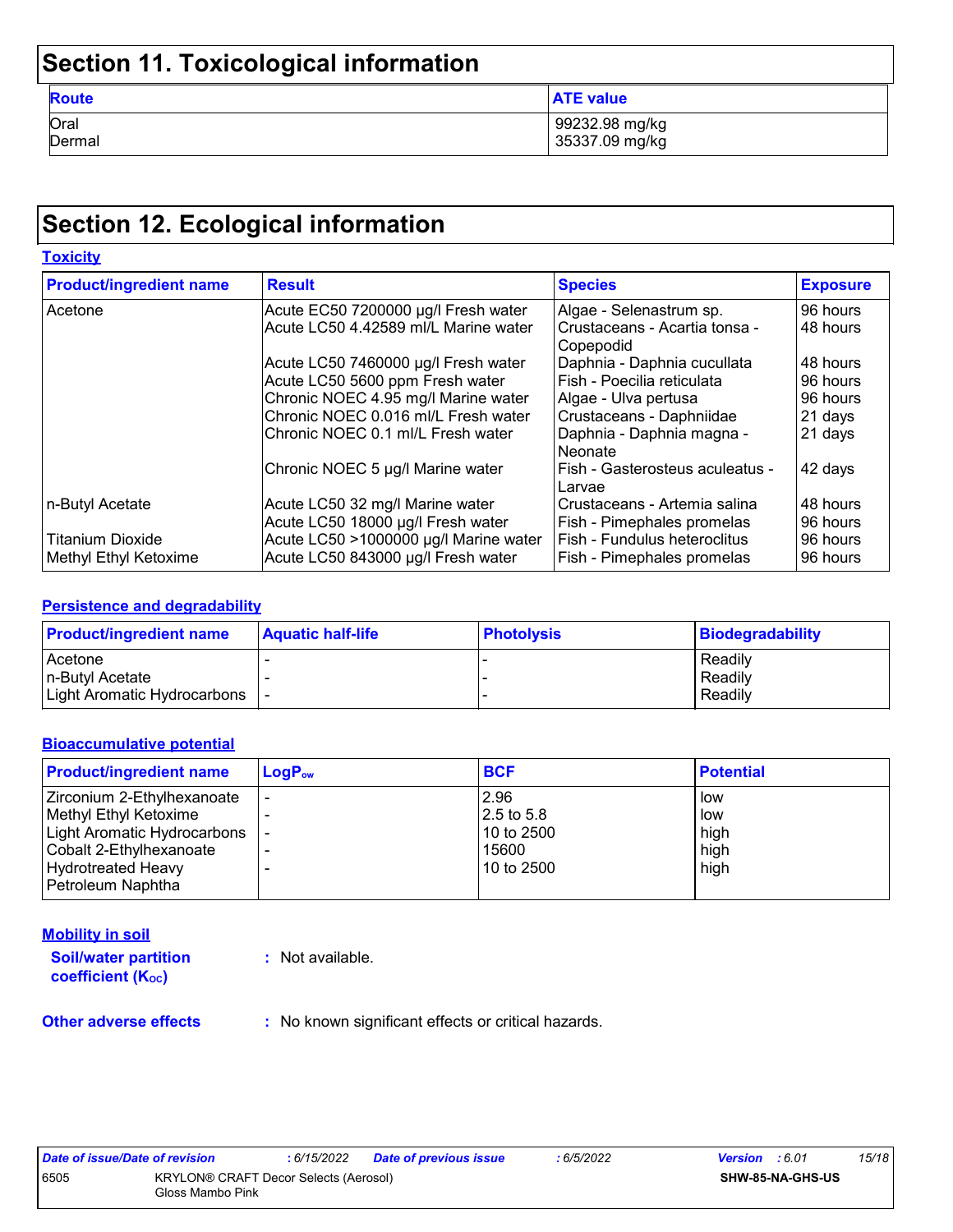### **Section 13. Disposal considerations**

#### **Disposal methods :**

The generation of waste should be avoided or minimized wherever possible. Disposal of this product, solutions and any by-products should at all times comply with the requirements of environmental protection and waste disposal legislation and any regional local authority requirements. Dispose of surplus and non-recyclable products via a licensed waste disposal contractor. Waste should not be disposed of untreated to the sewer unless fully compliant with the requirements of all authorities with jurisdiction. Waste packaging should be recycled. Incineration or landfill should only be considered when recycling is not feasible. This material and its container must be disposed of in a safe way. Empty containers or liners may retain some product residues. Do not puncture or incinerate container.

### **Section 14. Transport information**

6505 KRYLON® CRAFT Decor Selects (Aerosol) Gloss Mambo Pink

|                                                                             | <b>DOT</b><br><b>Classification</b>                                                                             | <b>TDG</b><br><b>Classification</b>                                                                                                                                                                                                                                                                                                                                                                                                                                                                                                                                                                                                                                                 | <b>Mexico</b><br><b>Classification</b>                                                                          | <b>IATA</b>                                                                                                     | <b>IMDG</b>                                                                                                     |
|-----------------------------------------------------------------------------|-----------------------------------------------------------------------------------------------------------------|-------------------------------------------------------------------------------------------------------------------------------------------------------------------------------------------------------------------------------------------------------------------------------------------------------------------------------------------------------------------------------------------------------------------------------------------------------------------------------------------------------------------------------------------------------------------------------------------------------------------------------------------------------------------------------------|-----------------------------------------------------------------------------------------------------------------|-----------------------------------------------------------------------------------------------------------------|-----------------------------------------------------------------------------------------------------------------|
| <b>UN number</b>                                                            | <b>UN1950</b>                                                                                                   | <b>UN1950</b>                                                                                                                                                                                                                                                                                                                                                                                                                                                                                                                                                                                                                                                                       | <b>UN1950</b>                                                                                                   | <b>UN1950</b>                                                                                                   | <b>UN1950</b>                                                                                                   |
| <b>UN proper</b><br>shipping name                                           | <b>AEROSOLS</b>                                                                                                 | <b>AEROSOLS</b>                                                                                                                                                                                                                                                                                                                                                                                                                                                                                                                                                                                                                                                                     | <b>AEROSOLS</b>                                                                                                 | AEROSOLS,<br>flammable                                                                                          | <b>AEROSOLS</b>                                                                                                 |
| <b>Transport</b><br>hazard class(es)                                        | 2.1                                                                                                             | 2.1                                                                                                                                                                                                                                                                                                                                                                                                                                                                                                                                                                                                                                                                                 | 2.1                                                                                                             | 2.1                                                                                                             | 2.1                                                                                                             |
| <b>Packing group</b>                                                        | ÷                                                                                                               | $\blacksquare$                                                                                                                                                                                                                                                                                                                                                                                                                                                                                                                                                                                                                                                                      |                                                                                                                 |                                                                                                                 |                                                                                                                 |
| <b>Environmental</b><br>hazards                                             | No.                                                                                                             | No.                                                                                                                                                                                                                                                                                                                                                                                                                                                                                                                                                                                                                                                                                 | No.                                                                                                             | No.                                                                                                             | No.                                                                                                             |
| <b>Additional</b><br>information                                            | Dependent upon<br>container size, this<br>product may ship under<br>the Limited Quantity<br>shipping exception. | Product classified<br>as per the<br>following sections<br>of the<br>Transportation of<br>Dangerous Goods<br>Regulations:<br>2.13-2.17 (Class<br>2).<br>Dependent upon<br>container size, this<br>product may ship under<br>the Limited Quantity<br>shipping exception.                                                                                                                                                                                                                                                                                                                                                                                                              | Dependent upon<br>container size, this<br>product may ship under<br>the Limited Quantity<br>shipping exception. | Dependent upon<br>container size, this<br>product may ship under<br>the Limited Quantity<br>shipping exception. | Dependent upon<br>container size, this<br>product may ship under<br>the Limited Quantity<br>shipping exception. |
| <b>Special precautions for user :</b><br><b>Transport in bulk according</b> | : Not available.                                                                                                | Multi-modal shipping descriptions are provided for informational purposes and do not<br>consider container sizes. The presence of a shipping description for a particular<br>mode of transport (sea, air, etc.), does not indicate that the product is packaged<br>suitably for that mode of transport. All packaging must be reviewed for suitability<br>prior to shipment, and compliance with the applicable regulations is the sole<br>responsibility of the person offering the product for transport. People loading and<br>unloading dangerous goods must be trained on all of the risks deriving from the<br>substances and on all actions in case of emergency situations. |                                                                                                                 |                                                                                                                 |                                                                                                                 |
| to IMO instruments                                                          |                                                                                                                 |                                                                                                                                                                                                                                                                                                                                                                                                                                                                                                                                                                                                                                                                                     |                                                                                                                 |                                                                                                                 |                                                                                                                 |
|                                                                             |                                                                                                                 | <b>Proper shipping name</b>                                                                                                                                                                                                                                                                                                                                                                                                                                                                                                                                                                                                                                                         | : Not available.                                                                                                |                                                                                                                 |                                                                                                                 |

**SHW-85-NA-GHS-US**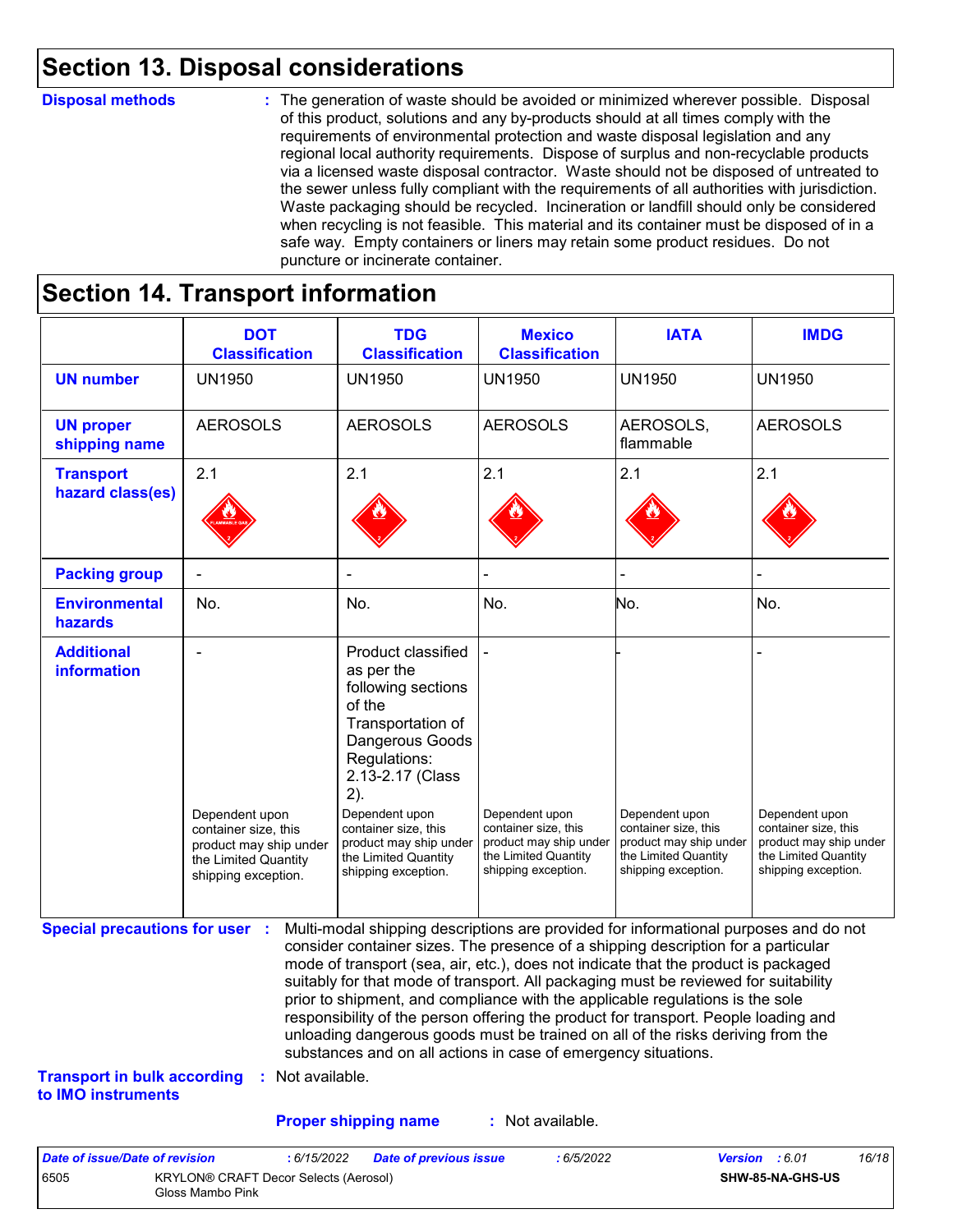### **Section 15. Regulatory information**

#### **SARA 313**

SARA 313 (40 CFR 372.45) supplier notification can be found on the Environmental Data Sheet.

#### **California Prop. 65**

WARNING: This product contains chemicals known to the State of California to cause cancer and birth defects or other reproductive harm.

#### **International regulations**

| International lists | : Australia inventory (AIIC): Not determined.                |  |  |  |  |
|---------------------|--------------------------------------------------------------|--|--|--|--|
|                     | China inventory (IECSC): Not determined.                     |  |  |  |  |
|                     | Japan inventory (CSCL): Not determined.                      |  |  |  |  |
|                     | Japan inventory (ISHL): Not determined.                      |  |  |  |  |
|                     | Korea inventory (KECI): Not determined.                      |  |  |  |  |
|                     | New Zealand Inventory of Chemicals (NZIoC): Not determined.  |  |  |  |  |
|                     | Philippines inventory (PICCS): Not determined.               |  |  |  |  |
|                     | Taiwan Chemical Substances Inventory (TCSI): Not determined. |  |  |  |  |
|                     | Thailand inventory: Not determined.                          |  |  |  |  |
|                     | Turkey inventory: Not determined.                            |  |  |  |  |
|                     | Vietnam inventory: Not determined.                           |  |  |  |  |
|                     |                                                              |  |  |  |  |

### **Section 16. Other information**

**Hazardous Material Information System (U.S.A.)**



**The customer is responsible for determining the PPE code for this material. For more information on HMIS® Personal Protective Equipment (PPE) codes, consult the HMIS® Implementation Manual.**

**Caution: HMIS® ratings are based on a 0-4 rating scale, with 0 representing minimal hazards or risks, and 4 representing significant hazards or risks. Although HMIS® ratings and the associated label are not required on SDSs or products leaving a facility under 29 CFR 1910.1200, the preparer may choose to provide them. HMIS® ratings are to be used with a fully implemented HMIS® program. HMIS® is a registered trademark and service mark of the American Coatings Association, Inc.**

**Procedure used to derive the classification**

|                                                                                                 | <b>Justification</b>  |                               |           |                |       |
|-------------------------------------------------------------------------------------------------|-----------------------|-------------------------------|-----------|----------------|-------|
| FLAMMABLE AEROSOLS - Category 1                                                                 | On basis of test data |                               |           |                |       |
| GASES UNDER PRESSURE - Compressed gas                                                           | Calculation method    |                               |           |                |       |
| SERIOUS EYE DAMAGE/ EYE IRRITATION - Category 2A                                                | Calculation method    |                               |           |                |       |
| SKIN SENSITIZATION - Category 1                                                                 | Calculation method    |                               |           |                |       |
| <b>CARCINOGENICITY - Category 2</b>                                                             | Calculation method    |                               |           |                |       |
| TOXIC TO REPRODUCTION - Category 1B                                                             | Calculation method    |                               |           |                |       |
| SPECIFIC TARGET ORGAN TOXICITY (SINGLE EXPOSURE) (Respiratory tract<br>irritation) - Category 3 | Calculation method    |                               |           |                |       |
| SPECIFIC TARGET ORGAN TOXICITY (SINGLE EXPOSURE) (Narcotic effects) -<br>Category 3             | Calculation method    |                               |           |                |       |
| SPECIFIC TARGET ORGAN TOXICITY (REPEATED EXPOSURE) - Category 2                                 | Calculation method    |                               |           |                |       |
| <b>ASPIRATION HAZARD - Category 1</b>                                                           | Calculation method    |                               |           |                |       |
| <b>History</b>                                                                                  |                       |                               |           |                |       |
| <b>Date of printing</b>                                                                         | : 6/15/2022           |                               |           |                |       |
| Date of issue/Date of<br>revision                                                               | : 6/15/2022           |                               |           |                |       |
| Date of previous issue                                                                          | : 6/5/2022            |                               |           |                |       |
| Date of issue/Date of revision                                                                  | :6/15/2022            | <b>Date of previous issue</b> | :6/5/2022 | Version : 6.01 | 17/18 |